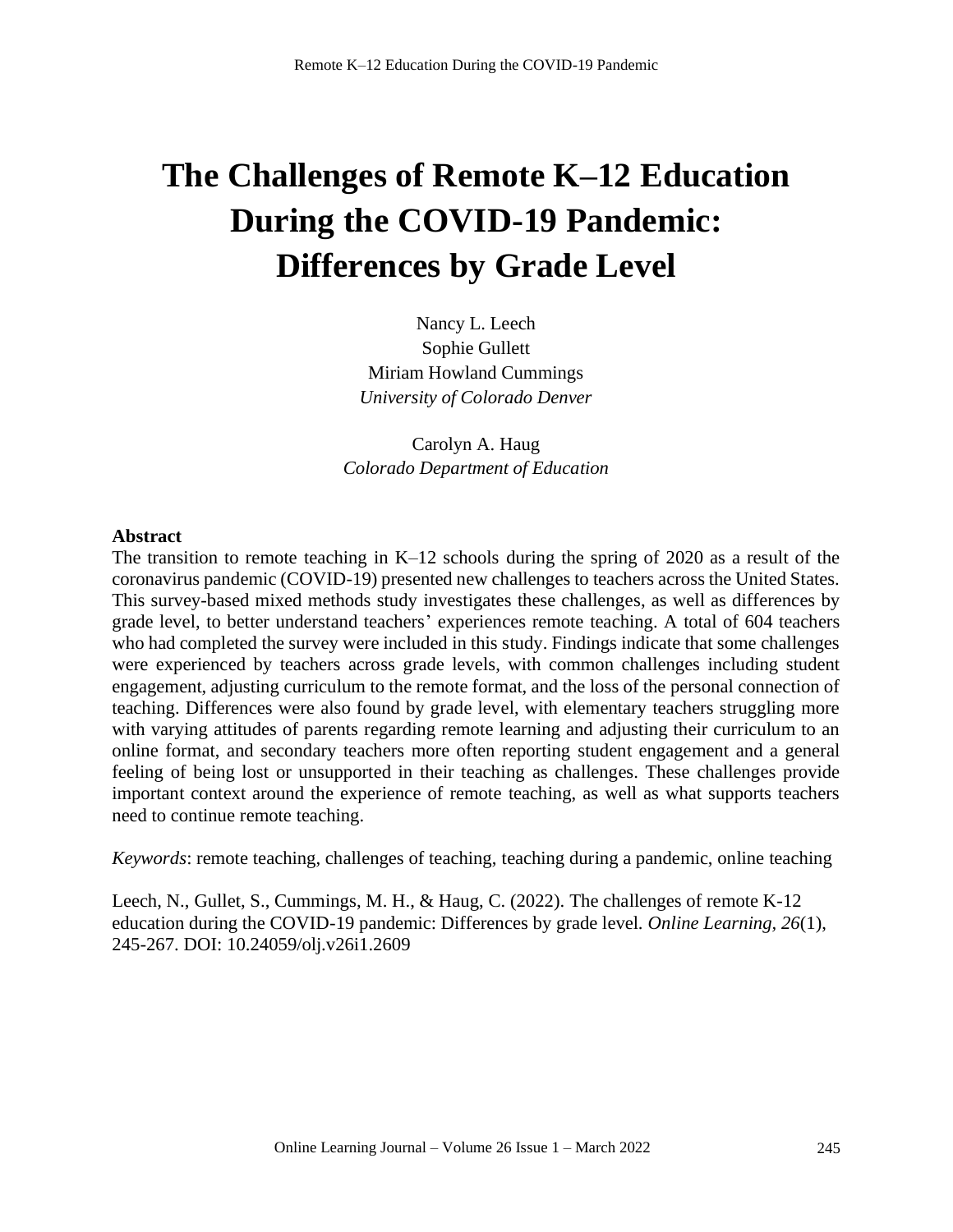The coronavirus disease (COVID-19) pandemic shifted teaching in the United States to an entirely new format in the spring of 2020. This unprecedented national change presented a major adjustment for teachers and students. Some school districts only gave teachers a weekend to prepare, expecting them to restructure their lessons to a fully remote—which most often meant fully online—format (Herold, 2020). This shift alone was a major challenge for teachers, as was the following month and a half when many teachers taught remotely for the first time regardless of grade level or content area, while also living in a pandemic.

Teachers already face many challenges in their work when teaching in-person. Some of these challenges include handling disruptive classroom behaviors, feeling socially isolated, and struggling to balance work and family responsibilities (Bullough, 1987; Coates & Thoresen, 1978: Rosenholtz, 1989). While a remote format may lessen some of these challenges, others may be exacerbated by it. For example, social isolation would likely intensify with the switch to teaching remotely, while handling disruptive classroom behaviors may lessen when away from the physical classroom. The switch to remote, as well as the context of teaching during a global pandemic, would likely present teachers with a range of unique new challenges and difficulties because this situation is unfamiliar to many teachers and the change happened quickly.

Teachers have informally discussed their experiences of teaching remotely, with some teachers reporting more challenges than others (Rae, 2020). The current study seeks to explore teacher experiences, specifically looking at differences by grade level to understand how teachers may be experiencing this situation differently. Grade level will be divided into elementary (early childhood through 5th grade) and secondary (6th through 12th grade). Comparing these groups will likely provide a better understanding of what challenges are most prevalent for elementary and secondary teachers, and consequently, what supports these teachers need most.

The current study sought to explore teacher experiences with remote teaching in spring 2020 to understand what unique challenges teachers of different education levels and content areas may have experienced by answering the following research questions:

- 1. What challenges do teachers report facing in implementing remote learning?
- 2. How do these challenges differ by grade level (elementary versus secondary)?

# **Literature Review**

## **The Stresses and Challenges of Teaching**

Teaching is a stressful job, often demanding long hours and intense emotional strain (Lavian, 2012). Teachers often end up doing more than outlined in their contracts. For example, they may work more hours or take on additional responsibilities outside of those for which they initially signed up (Organization for Economic Co-operation and Development, 2019). They also face challenges related to classroom behavior, conflicts with district and school administration, and a lack of supervisor support (Burke, 1996). In addition, many teachers feel isolated socially and struggle to manage both work and home responsibilities (Bullough, 1987; Coates & Thoresen, 1978). Teaching is also a consistently underpaid profession. With low starting salaries and frequent cuts to education funding across the United States, it is difficult to retain teachers in the profession (Gonzalez et al., 2008; Leachman et al., 2015).

As a result of all of these difficulties, teachers often experience higher levels of stress and burnout than other professions, as well as many mental health concerns (Ingersoll & Perda, 2014; Shin et al., 2013). Teachers often enter the profession believing in their ability to succeed at their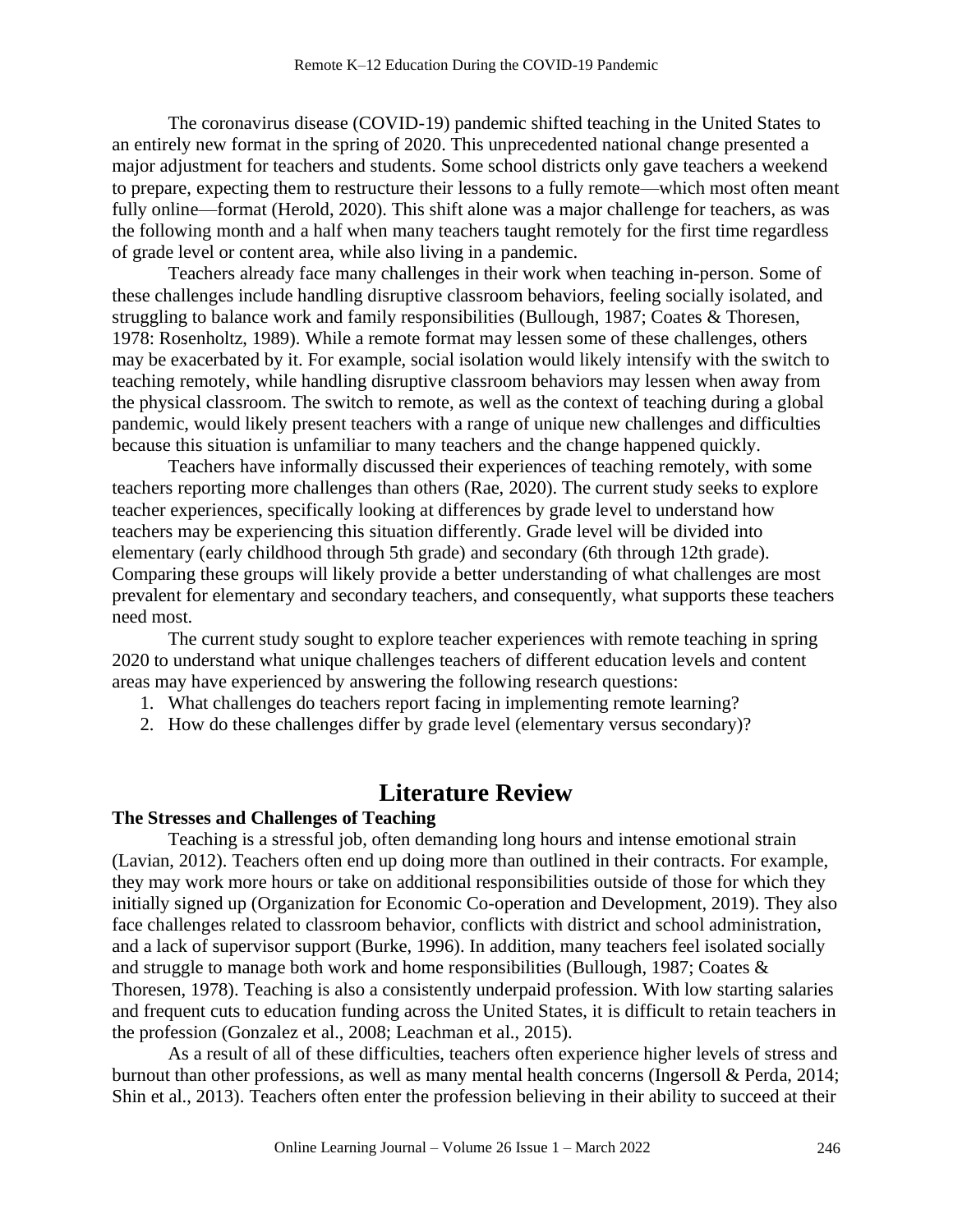school and lose that feeling within the first year due to the high levels of stress (Lavian, 2012). Many teachers also report feeling exhausted and not engaged in their work, which contributes to the high burnout rate for teachers (American Federation of Teachers, 2017; Ingersoll & Perda, 2014; Gallup, 2013).

## **Differences in Teaching Elementary and Secondary Courses**

Developmentally, elementary and secondary students have very different experiences, and teachers must adapt to the needs of the age level they teach (Epps & Smith, 1984; Hafen et al., 2012). Both students and teachers view these education levels differently, specifically perceiving the school culture of elementary school as less performance-focused and more taskfocused than middle school (Midgley et al., 1995). Family perceptions are also different, with parents and teachers feeling more trust with each other at the elementary level than at the middle or high school level (Adams & Christenson, 2000).

The level of outside support that students at different grade levels receive may also be different. According to the Academic Communities of Engagement (ACE) framework, teachers must engage students by leveraging their personal and course community supports (Borup, Graham, West, Archambault, & Spring, 2020). The course community refers to those associated with the course, such as teachers, principals, and other school support staff. The personal community includes the people not involved in the course who may support the students, such as family members. A previous study found that, within an online learning environment, teachers struggled to support students due to the factors outside of their control (Borup et al., 2014). Grade level and age may also impact this dynamic and make it more or less difficult to keep students on track with their learning (Borup et al., 2020).

Studies that explore the differences in burnout and stress among elementary and secondary teachers have yielded conflicting results. One study found that elementary teachers reported feeling emotionally exhausted more often and experienced depersonalization, or disconnection from their life, more frequently in their work than secondary school teachers (Yavuz, 2009). A later study found that elementary and secondary teachers tend to feel similar levels of stress and burnout as a result of their job (Richards et al., 2016). Another study found that teachers who taught at multiple grade levels experienced more severe burnout than those that taught a single grade level (Bernhard, 2016).

## **Teaching Remotely**

Although teaching remotely does not always mean teaching online, teachers most often used online platforms and systems to teach their students remotely (Lieberman, 2020). However, remote instruction is significantly different from online learning. In this study, "remote" is used to refer to the adapted lessons that teachers created as a result of the switch away from in-person learning. These lessons are not necessarily designed for online, but rather reformatted to work in the online format.

Research on teaching K–12 online has found that online instructors face unique challenges in their work. Larkin et al. (2016) found that online instructors struggled with inactive students, missing face-to-face student interactions, and workload. Another study found that online teachers struggled to draw lines between work and home, as working from home quickly erased these boundaries (Knott, 2014). Another study interviewed an online language teacher who also designed courses. The study reported that online teachers often experience the following challenges: few resources and trainings for teaching online, struggling to get students to collaborate with each other, and struggling to motivate students to engage with their lessons (De Paepe et al. 2018). In addition to lacking training and resources, many online teachers have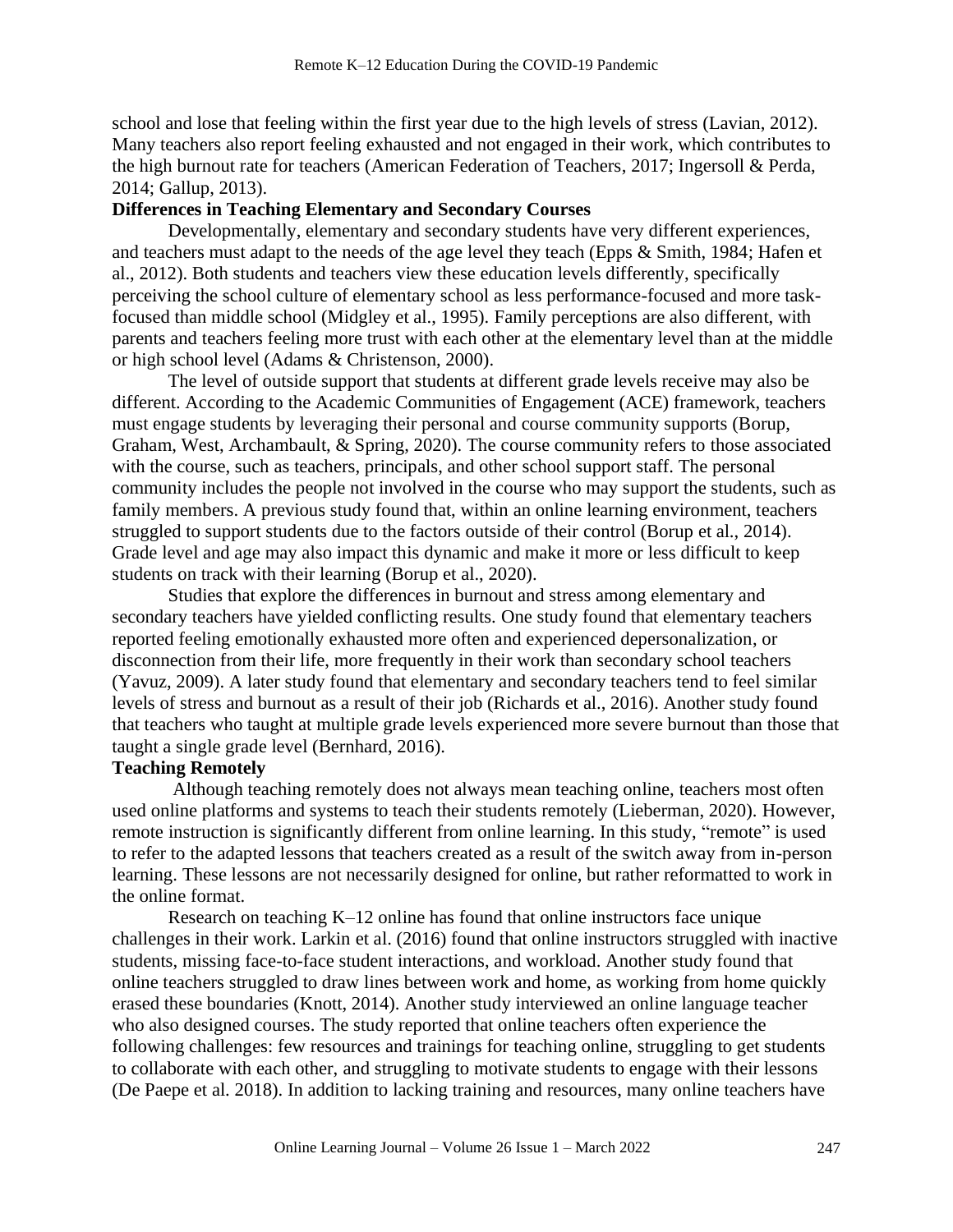also reported not knowing how to use online platforms and not knowing where to go to learn more (Mupinga, 2005).

While many K–12 teachers may not feel adequately trained or supported to teach in online formats (Pulham & Graham, 2018), a vast body of research exists on successful online teaching practices (Marcus-Quinn & Hourigan, 2016). In fact, many trace online K–12 teaching practices back to 1991 (Barbour, 2013; Clark, 2013; Hu et al., 2019), with Arensen et al. (2019) reporting the first peer-reviewed journal article on the subject was published in 1996. Since then, many challenges related to online schooling have been identified (Barbour & Reeves, 2009), including equity and access issues with regard to the "digital divide" (Berge & Clark, 2005; Shank & Cotton, 2013) as well as issues related to student readiness, engagement, and retention (Barbour & Reeves, 2009; Cavanaugh et al., 2005; McLeod et al., 2005), with the initially pervasive belief that in order for K–12 students to be successful when physically separated from their teacher, students must be more autonomous and achievement-oriented than would be required to succeed in a face-to-face format (Wedemeyer, 1981). However, in the past 15 years, alternative design principles specific to virtual environments began to be identified (Barbour, 2007; Barbour & Reeves, 2009; Cooze & Barbour, 2005).

DiPietro et al. (2008) identified 37 best practices for online teaching, broken down into four categories, including general characteristics, classroom management, pedagogical strategies, and technology (Pulham & Graham, 2019). Also, Ferdig et al. (2009) published a review of best practices for online K–12 teaching. Since these initial efforts to identify best practices, online teaching and learning recommendations have only become more refined and distinct from faceto-face practices (Pulham & Graham, 2019). As the development of these competencies continues to expand, one thing is clear: successful online teaching is not a direct translation from face-to-face teaching. Rather, successful online teaching is a distinct form of teaching which requires instructional design distinct from face-to-face teaching (Pulham & Graham, 2019).

However, suddenly switching to an entirely remote format is different from choosing to teach online. At the onset of the COVID-19 pandemic, many teachers had never taught online before, and had to learn how to use the necessary technology to continue to teach in this modality (Heim, 2020). As mentioned previously, inequities in access to and understanding of how to use digital devices is referred to as the "digital divide" (Berge & Clark, 2005; Shank & Cotten, 2013). The digital divide is considered to have two levels of digital divide factors: access to technology (first level) and the ability to use technology (second level). This is applicable to both teachers and students in a remote setting, as many teachers had to learn how to navigate new technologies with few resources while also supporting students in learning about these technologies.

In addition to the teaching challenges introduced by remote or online instruction, teachers may also be struggling with the loss of the things they found enjoyable or meaningful that are unique to in-person instruction. Despite all the unique stressors and challenges of K–12 teaching, research has shown that the teachers who do stay in the profession tend to do so because of their desire and motivation to work directly with children (Watt & Richardson, 2007). Indeed, many teachers who persist in the profession assert that their primary motivator is interacting with and developing meaningful teacher-student relationships with their pupils (Lachlan et al., 2020). As a USA Today/Ipsos poll pointed out (Lardieri, 2020), many teachers feel that teaching remotely or through distance learning does not offer the same level of meaning or satisfaction as teaching in person, which could lead to increased burnout and attrition in the teacher workforce.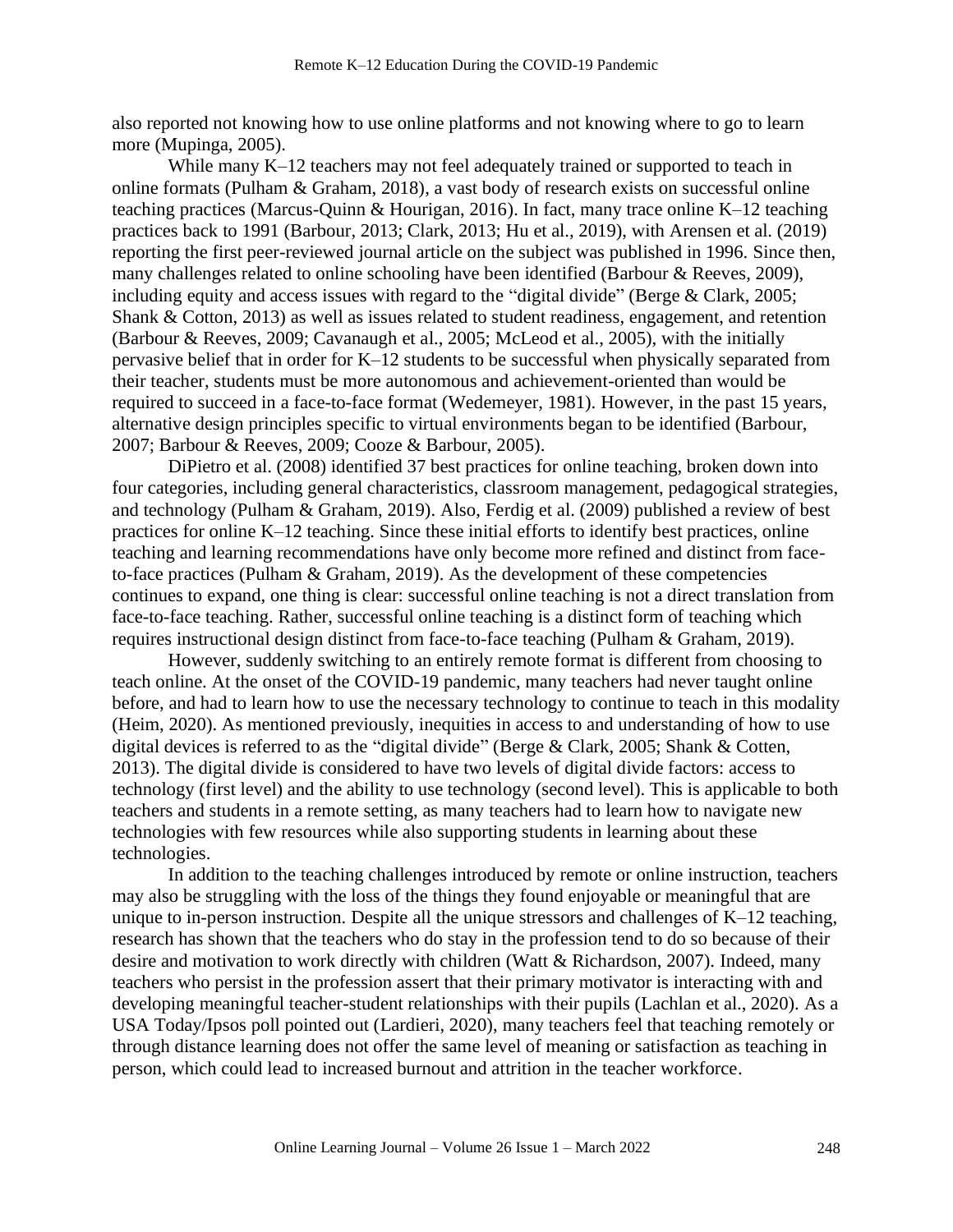## **Teaching During Crises**

One study looked into the experience of teachers who taught in-person during the 2009 H1N1 pandemic. Teachers reported feeling increased stress and anxiety about their new responsibilities and challenges (Howard & Howard, 2012). They feared for their own safety, as well as their students' safety, and struggled with being expected to be "infection control agents."

Research has also explored school communities after Hurricane Katrina. One study examined teacher experiences of teaching directly after the hurricane hit. Teachers indicated it was the most difficult semester they had ever experienced, as they had to manage their own stress and anxiety as well as the emotions that their students felt (Alvarez, 2010). They reported that the hurricane impacted students differently, with some students acting unpredictably under the increased stress. Other research demonstrated that after schools shut down due to Hurricane Katrina, only half of the teachers who had been dismissed had returned to the teaching profession two years later (Lincove et al., 2017), which could be interpreted as further evidence of the toll of teaching during and in the wake of a crisis.

Teaching under these conditions places increased pressure on teachers, who are responsible not only for their own wellbeing, but often take on the burden of worrying for all of their students. Some research has shown that people who work with children who have experienced trauma more often develop compassion fatigue (Conrad & Kellar-Geunther, 2006; Meyers & Cornille, 2002). We would especially anticipate this to be the case when teachers are also feeling taxed about their own safety and wellbeing, as well as the safety and wellbeing of their families and students.

#### **Emerging Research about the COVID-19 Pandemic**

Some research has started to come out of China on the impacts of the pandemic on K–12 education. Most of this research has focused on the most effective format for teaching rather than the experience of teachers during this time (Chen et al., 2020). For example, one study looked at the most effective format for teaching an online chemistry class, while another study explored whether live online teaching was more effective than pre-recorded materials at a middle school (Chen et al., 2020; Yao et al., 2020).

Research on remote learning has also started to emerge out of the United States. One study explored high school chemistry courses, finding that it was difficult for both students and teachers to engage with the online version of the course (Kelley, 2020). This was partially due to the loss of in-person labs, as all experiments and demonstrations had to be done over Zoom or through videos. Relatedly, another study found that university-level biology (specifically, ecology and evolution) courses had a sharp decrease in fieldwork, which was associated with decreased student learning outcomes and lower engagement in the remote version of the course from both students and faculty (Barton, 2020). Other hands-on topics similar to chemistry and biology may also be more difficult to teach remotely. Another study conducted interviews with elementary teachers about their remote learning experiences. Teachers indicated that they lacked resources for converting their lessons to an online format and that it was difficult to teach younger students online (Anderson & Hira, 2020).

Another study found that teachers across content areas were struggling to translate their lessons to a remote format and to figure out to evaluate student learning (Trust & Whalen, 2020). This was echoed in another study that found that both remote and hybrid learning were more difficult than in-person learning for teachers as well as students (Raes et al., 2020). Similarly, another study documented the process by which university instructors rapidly adapted their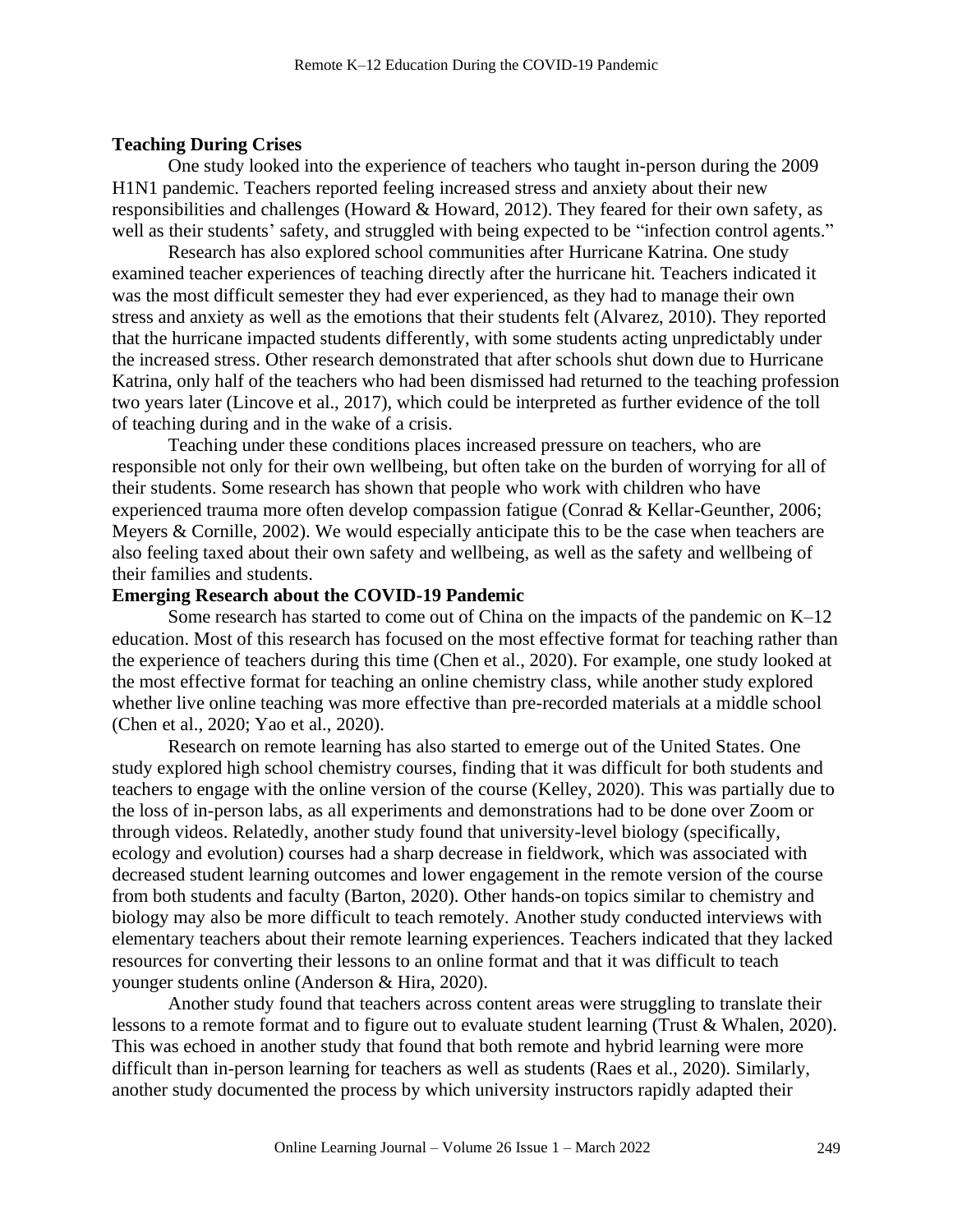course material from an in-person to a remote format, and how that process differed from the process of developing distance learning courses which were intended to be remote from the outset (Bryson & Andres, 2020).

Research into how teachers are experiencing remote teaching during the COVID-19 pandemic is currently emerging. One recent study examined the use and association of various coping strategies with psychological outcomes such as wellbeing and happiness for language teachers (MacIntyre et al., 2020). Using a close-ended survey with a list of hypothesized possible stressors, MacIntyre et al., 2020) were able to identify an assortment of stressors these language teachers were experiencing, including increased workload, worry about the health of family members, and loss of control at work, among others. While these findings provide an initial glimpse into the types of stressors and challenges language teachers faced when switching to remote teaching due to COVID-19, the potential list of stressors was created by the researchers, not by the participants. A more inductive approach using qualitative data from open-ended questions could provide a more in-depth understanding of the teacher experience. Furthermore, a direct comparison between elementary and secondary teachers' experiences during the COVID-19 pandemic has yet to be made.

## **Method**

This study sought to investigate the challenges that K–12 teachers experienced remote teaching during the COVID-19 pandemic in the spring of 2020. This mixed methods study used a concurrent, partially mixed, qualitative dominant approach (Leech & Onwuegbuzie, 2009), wherein the data were collected at the same time (concurrently); were mixed only at the interpretation stage (partially mixed); and the qualitative data were given more emphasis (qualitative dominant). Study approval was obtained from the institutional review board of the authors' institution.

#### **Participants**

After obtaining IRB approval, invitations to participate were emailed to 19,574 potential participants with an active teaching license in a single western state. Some of these email addresses were not functional, leading to 18,891 potential participants. Of this number, 831 participants completed the survey, resulting in a 0.04% response rate. While this is a low response rate, it was determined to be an adequate sample size due to the circumstances of collecting data during a pandemic. State licensure requirements did not explicitly require training in online teaching; although the licensure requirements did include training in using instructional technology, this was in reference to using the technology available when teaching face-to-face.

The sample was further narrowed to only include teachers who reported that they taught exclusively at the elementary or secondary level, as some teachers indicated that they taught at both. This narrowed the sample to 604 participants. Out of 603 participants who indicated their gender identity, 75.5% identified as female, 24.0% as male, and less than 1% identified as "other." Most of the sample identified as White (94.5%), while 1.5% identified as American Indian or Alaskan Native, 1.3% identified as Black or African American, and 1.0% identified as Asian. 8.9% of participants reported that they were of Hispanic, Latinx, or Spanish origin. The gender, ethnicity, and racial composition of the respondents is representative of the population to whom the survey was sent.

Participants also indicated what age range they fell into: 24% were between 18- to 34 year-olds, 27.5% were between 35- to 44-year-olds, 29.0% were between 45- to 54-year-olds, 17.4% were between 55- to 64-year-olds, and 2.0% were 65 or older. Years in the profession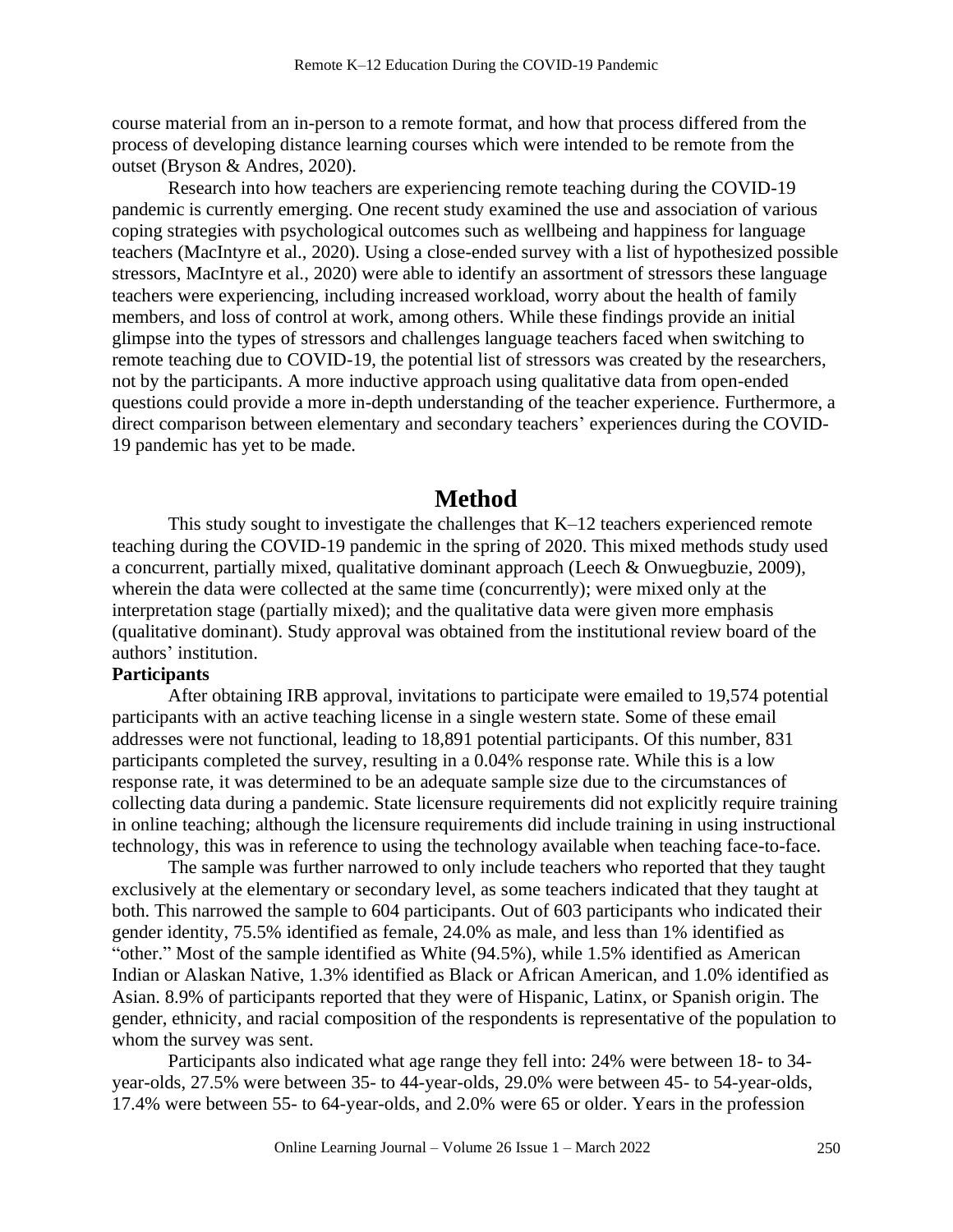ranged from 1 to 41 years with a mean of 15 years of experience. The majority of participants (58.3%) taught at the secondary level (sixth through twelfth grade), and the remaining 41.7% taught at the elementary level (early childhood through fifth grade). 81% taught core subjects (e.g., math, literacy, science) and the remaining 19.2% taught special subjects (e.g., art, music, drama).

## **Procedure**

Email addresses were obtained for K–12 teachers in a western state through a public website. The survey was distributed via email and was administered through Research Electronic Data Capture (REDCap; Harris et al., 2009). REDCap is an online data capture tool for hosting surveys securely. Completing the survey took approximately 5 to10 minutes. **Instruments**

 Respondents were presented with six optional open-ended questions about their experiences with remote learning. Example questions include, "If you had to pick one advantage for the current remote teaching that you wanted to maintain in the future, what would that be?" and, "What else would you like us to know about your experiences with remote teaching?" For the purpose of this study, responses from the question, "What has been the biggest challenge with remote teaching?" were selected for further analysis in order to better understand what challenges teachers reported facing and how this may have differed by education level taught.

Two existing surveys were used to better understand teachers' quality of life and the challenges experienced during remote teaching. The Professional Quality of Life Scale (ProQOL5; Stamm, 2010) was administered to measure teachers' professional quality of life, which the ProQOL5 manual defines as "the quality one feels in relation to their work as a helper," which includes both the positive and negative aspects of their work. Results of these scales are reported elsewhere (Leech, Benzel, Gullett, & Haug, 2020). The ProQOL5 manual includes Cronbach alpha coefficients for reporting internal consistency using 1,289 respondents across multiple studies (Stamm, 2010). Although these scales were excluded from the current analysis, the alpha coefficients for the compassion satisfaction, burnout, and secondary trauma scale were 0.88, 0.75, and 0.81 respectively.

The EDUCAUSE DIY Survey Kit: Remote Work and Learning Experiences (EDUCAUSE, 2020) was administered to measure what resources and barriers teachers had or experienced. Results of the EDUCAUSE survey are also reported elsewhere (Leech, Gullett, Howland Cummings, & Haug, 2020). Participants were also asked several demographic questions about their content area, gender, race/ethnicity, age, and teaching experience. Because the EDUCAUSE DIY Survey Kit was designed at the onset of COVID-19 as a customizable survey template to gather feedback from communities, no formal reliability analyses have been conducted for this instrument (EDUCAUSE, 2020).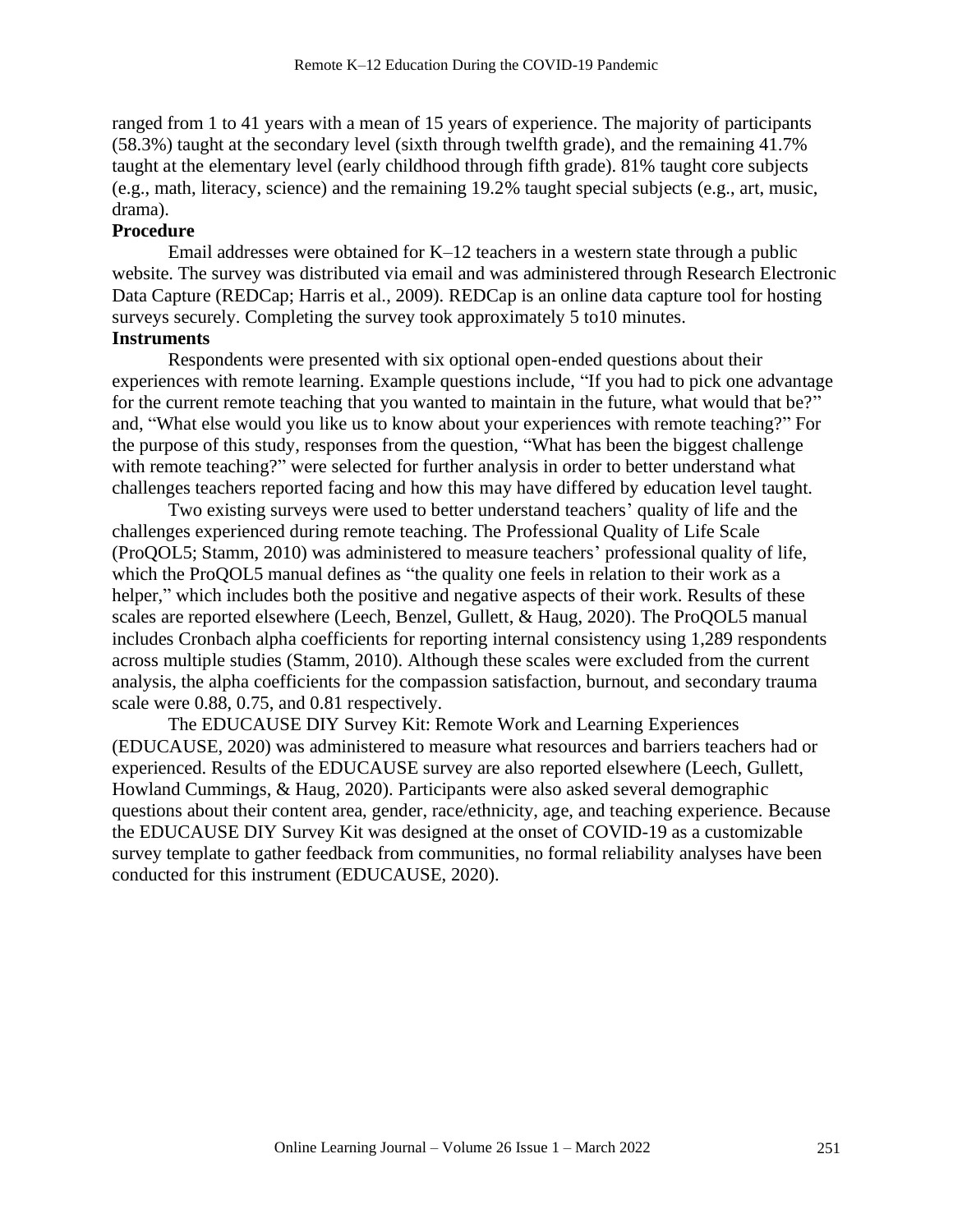#### **Constant Comparison Analysis**

A constant comparison analysis was conducted using responses to the open-ended survey question, "What has been the biggest challenge with remote teaching?" This was done to see what themes emerged about the challenges of remote learning to better understand teachers' experiences of remote teaching. Constant comparison analysis was selected to analyze responses, as this method allows for the creation of overarching themes that emerge from the data (Corbin & Strauss, 2014).

Two of the authors coded these responses. This was done by first developing codes independently using 30 responses and then coming together to create codes from the independent coding and resolve any coding disputes. After this first meeting, both coders then independently coded 40 additional responses and compared their results. At this point, intercoder reliability was assessed; percent agreement (Miles & Huberman, 1994) was 64% and the average of Cohen's (1988) kappa for each code used was 0.80. The coders then met again to resolve discrepancies between codes and reach agreement about the use of codes. Then both coders independently coded 60 additional responses and compared their results. After this batch, percent agreement was 79% and the average of Cohen's kappa for each code used was 0.81. Although Miles and Huberman (1994) recommend reaching 80% agreement, the researchers felt that sufficient intercoder reliability had been achieved since kappa levels of 0.81 and above are considered "near perfect" agreement (Landis & Koch, 1977). Because Cohen's (1988) kappa considers the probability of reaching agreement by chance, this intercoder reliability statistic is thought to be more useful than simple percent agreement (Cohen, 1960; Hallgren, 2012; Lombard et al., 2002). After this, the remaining responses were divided between the two coders and coded independently.

After codes were developed and all responses coded, data were analyzed for the whole group of respondents and separately for elementary and secondary teachers to provide answers to the research questions.

# **Results**

Several overarching themes related to the challenges of remote teaching emerged from the constant comparison analysis. These themes are discussed more in-depth, along with specific quotes to exemplify each theme and the underlying codes. Differences are also discussed by education level (elementary versus secondary). The overall frequency of codes can be found in Table 1.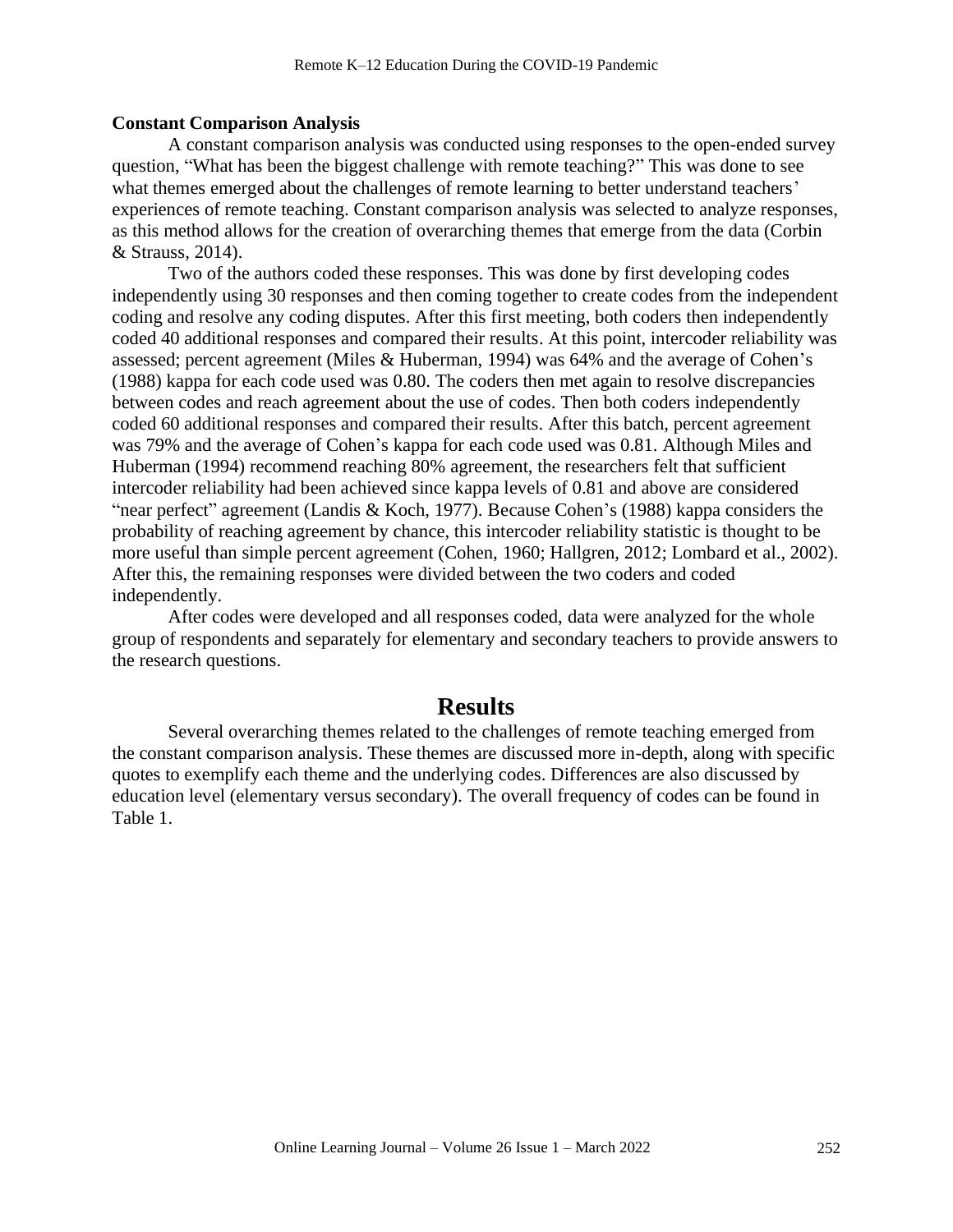|                                                                                                                          | <b>Total</b> | <b>Elementary</b> | <b>Secondary</b> | <b>Difference</b> | <b>Effect size</b><br>$(\varphi)$ |
|--------------------------------------------------------------------------------------------------------------------------|--------------|-------------------|------------------|-------------------|-----------------------------------|
| Issues with engagement, participation, or<br>attendance                                                                  | 30.1%        | 24.6%             | 34.1%            | 9.5%*             | 0.10                              |
| Lack of student motivation or<br>accountability                                                                          | 7.9%         | 5.6%              | 9.7%             | 4.1%              |                                   |
| Loss of relationship/connection with<br>students/people in general                                                       | 20.7%        | 21.4%             | 20.2%            | $-1.3%$           |                                   |
| Difficultly adjusting curriculum or<br>teaching practice to a remote setting OR<br>remote learning isn't working as well | 12.9%        | 16.7%             | 10.2%            | $-6.4\%*$         | 0.10                              |
| Difficulties with communication or<br>providing feedback (with students,<br>parents, other staff)                        | 9.9%         | 11.9%             | 8.5%             | $-3.4%$           |                                   |
| Difficulty accessing technology/internet<br>teachers                                                                     | 0.7%         | 0.8%              | 0.6%             | $-0.2%$           |                                   |
| Difficulty using the available<br>technology—teachers                                                                    | 3.6%         | 4.8%              | 2.8%             | $-1.9%$           |                                   |
| Difficulty accessing<br>technology/internet-students and<br>families                                                     | 3.3%         | 4.4%              | 2.6%             | $-1.8%$           |                                   |
| Difficulty using the available<br>technology-students and families                                                       | 3.0%         | 4.0%              | 2.3%             | $-1.7%$           |                                   |
| The varying attitudes, abilities, and<br>resources of some parents regarding<br>remote learning                          | 5.6%         | 10.7%             | 2.0%             | $-8.7\%$ ***      | 0.19                              |
| Concern about students with specific<br>needs (e.g., students on IEPs, students<br>with attention issues, etc.)          | 4.3%         | 5.2%              | 3.7%             | $-1.5%$           |                                   |
| Juggling home and work responsibilities,<br>work/home boundary issues                                                    | 6.0%         | 7.9%              | 4.5%             | $-3.4%$           |                                   |
| Additional teaching<br>responsibilities/increased workload                                                               | 4.6%         | 5.2%              | 4.3%             | $-0.9%$           |                                   |
| Feeling helpless, unsupported, and/or lost<br>in my teaching, feeling ineffective                                        | 3.0%         | 1.2%              | 4.3%             | $3.1\%*$          | 0.09                              |

## Table 1 *Frequency of All Codes, Overall and by Education Level*

\**p* < 0.05, \*\**p* < 0.01, \*\*\**p* < 0.001

## **Challenges with Student Engagement and Motivation**

Many teachers struggled with issues related to students engaging. Teachers struggled with several different types of engagement, such as attendance, participation, and putting in effort. The frequency of codes pertaining to engagement can be found in Table 2.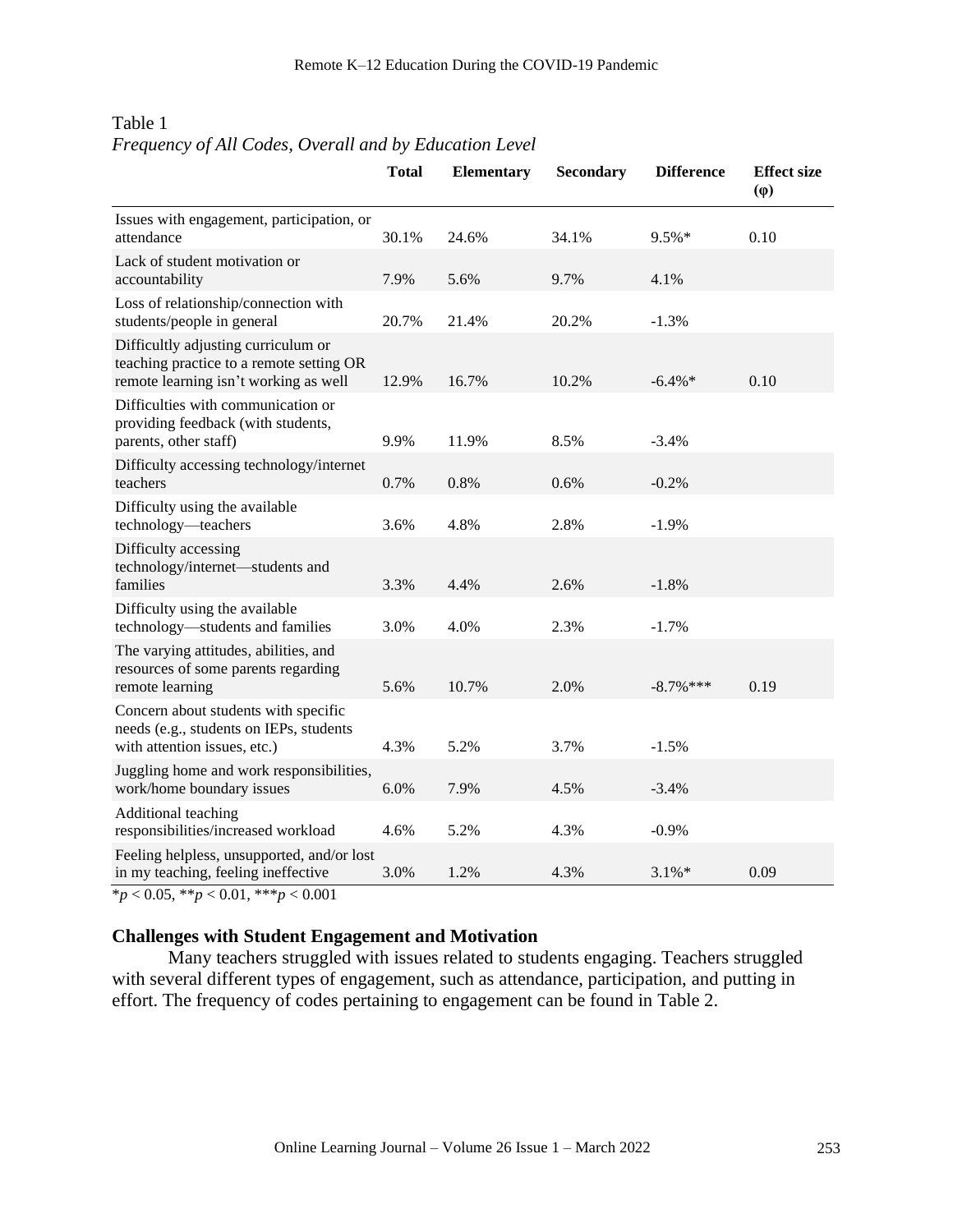|                                                | Issues with engagement, | participation, or attendance | <b>Lack of student motivation</b><br>or accountability |           |  |
|------------------------------------------------|-------------------------|------------------------------|--------------------------------------------------------|-----------|--|
|                                                | <b>Frequency</b>        | $\%$ of n                    | <b>Frequency</b>                                       | $\%$ of n |  |
| Total ( $n = 604$ )                            | 182                     | 30.1%                        | 48                                                     | 7.9%      |  |
| Secondary ( $n = 352$ )                        | 120                     | 34.1%                        | 34                                                     | 9.7%      |  |
| Elementary ( $n = 252$ )                       | 62                      | 24.6%                        | 14                                                     | 5.6%      |  |
| Difference between Secondary<br>and Elementary |                         | $9.5\%*$                     |                                                        | 4.1%      |  |

## Table 2

*Frequency of Codes Related to Student Engagement, Overall and by Education Level*

 $*_{p}$  < 0.05,  $\varphi$  = 0.10

The most common challenge that teachers discussed was the struggle to get students to attend class and engage during class. This was seen in 182 (30.1%) of the responses. Teachers struggled to reach all of their students and to get all of their students to participate during class. For example, one teacher stated, "Connecting with students online. I hardly ever see my students even though I am available online every single day. I don't have the same relationship with them through a screen that I had in the classroom." Teachers often discussed providing students with opportunities to engage or get additional support but felt like students did not take advantage of these opportunities.

Some teachers also noted that students weren't able to engage, sometimes due to technological issues, other times because they didn't have an adult to help them get online. For instance, one teacher stated that their biggest challenge was, "getting little kids involved—they need support from parents and really can only review learning, we are having a hard time teaching them something novel." A higher percentage of secondary teachers (34.1%) reported that student engagement was a challenge than elementary teachers (24.6%). A chi-square test of association revealed that this difference was statistically significant ( $\chi^2$  (1, 604) = 6.23, *p* < 0.05) with an effect size of  $\varphi = 0.10$ , which is considered small (Cohen, 1988).

Forty-eight teachers (7.9%) brought up the challenge that students seemed to lack motivation, often attributing this to a lack of proper accountability structures to enforce engagement and participation. For example, one teacher described their biggest challenge:

Lack of student participation which I believe is in part driven by the fact that their grades cannot go down. If they are happy with their grade, then why do anything. Education is not happening for a large number of our students, and we are abdicating our responsibility to educate our students.

Due to the context of the pandemic, many requirements were loosened or removed, leading to some students not feeling the motivation to attend class or complete assignments. This challenge was also more prevalent at the secondary level, as 9.7% of secondary teachers mentioned it, compared to 5.6% of elementary teachers. A chi-square test of association approached statistical significance  $(\chi^2(1, 604) = 3.38, p = 0.066)$ , so it is not clear if this difference between secondary and elementary teachers is due to chance or not.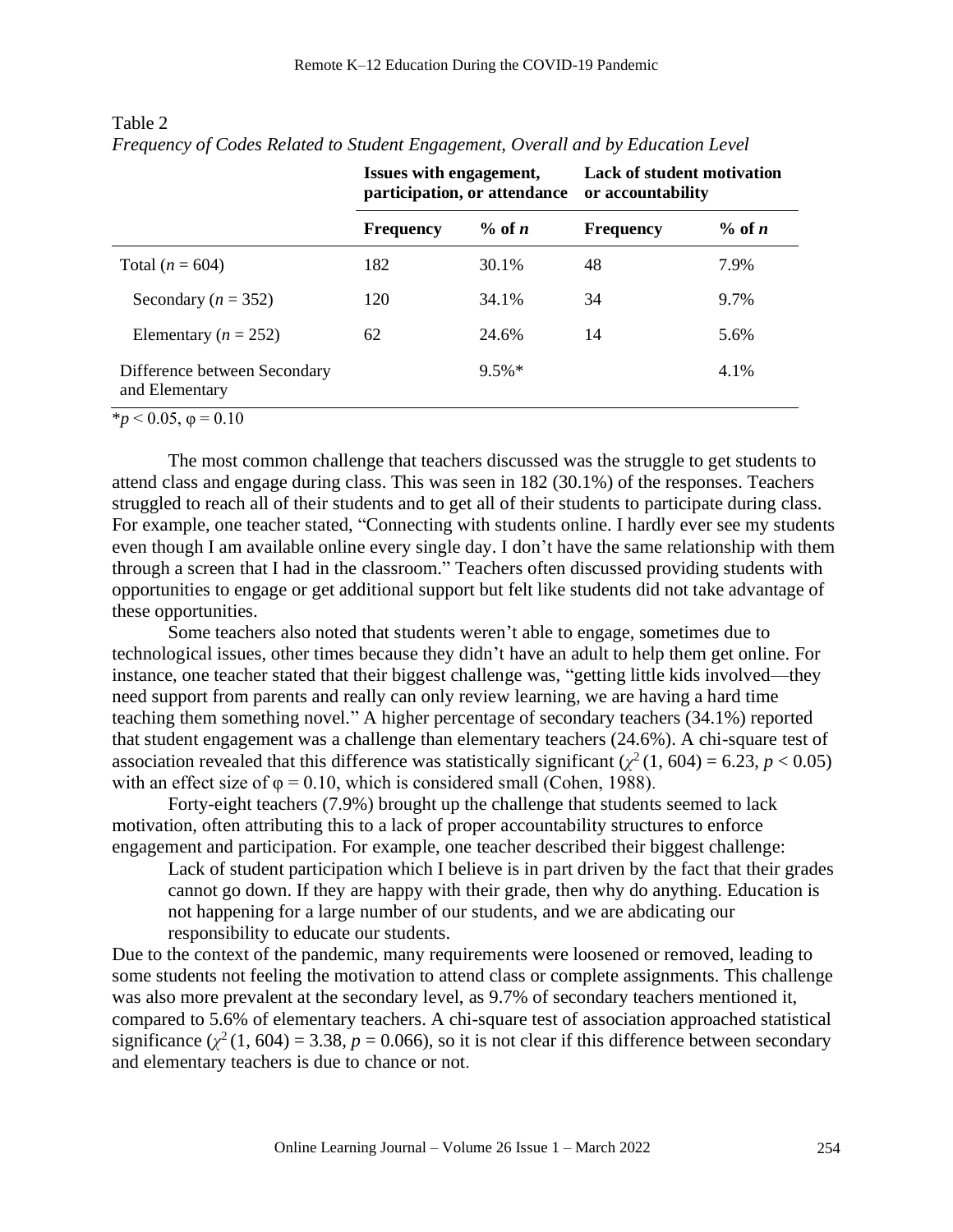## **Challenges with Teaching in a Remote Format**

Another common type of challenge that teachers discussed was the challenge of teaching in a remote format. These challenges included struggling to adjust curriculum to a remote setting, feeling disconnected from students and colleagues, and struggling to communicate remotely with students, families, and other staff. The frequency of codes related to remote teaching can be found in Table 3.

## Table 3

*Frequency of Codes Related to Remote Teaching, Overall and by Education Level*

|                                                    | Loss of relationship or<br>connection with<br>students/people in<br>general |          | Difficulty adjusting<br>curriculum or<br>teaching practice to<br>a remote setting OR<br>remote learning<br>isn't working as well |            | <b>Difficulties with</b><br>communication or<br>providing feedback<br>(with students,<br>parents, other staff) |          |
|----------------------------------------------------|-----------------------------------------------------------------------------|----------|----------------------------------------------------------------------------------------------------------------------------------|------------|----------------------------------------------------------------------------------------------------------------|----------|
|                                                    | Frequency                                                                   | % of $n$ | Frequency                                                                                                                        | % of $n$   | Frequency                                                                                                      | % of $n$ |
| Total ( $n = 604$ )                                | 125                                                                         | 20.7%    | 78                                                                                                                               | 12.9%      | 60                                                                                                             | 9.9%     |
| Secondary ( $n = 352$ )                            | 71                                                                          | 20.2%    | 36                                                                                                                               | 10.2%      | 30                                                                                                             | 8.5%     |
| Elementary ( $n = 252$ )                           | 54                                                                          | 21.4%    | 42                                                                                                                               | 16.7%      | 30                                                                                                             | 11.9%    |
| Differences between<br>Secondary and<br>Elementary |                                                                             | $-1.2\%$ |                                                                                                                                  | $-6.5\%$ * |                                                                                                                | $-3.4%$  |

 $\overline{*p}$  < 0.05,  $\varphi$  = 0.10

A little over 20% of teachers struggled with feeling disconnected from other people. This most often was in reference to feeling disconnected from students, but sometimes referred to other school staff. For example, one teacher stated that their biggest challenge was, "missing the personal connection/worrying about students' mental health." Another teacher more broadly described struggling with feeling disconnected:

The disconnection. As we all kind of knew inherently before about how talking on social media is not truly the same as talking in person (I don't actually have social media accounts). Now many of us are truly realizing that whether you tend to be more introverted or extroverted . . . we are social beings. I hate being stuck in one place and not getting to make my lessons involve some movement and excitement . . . I miss the effervescence of a classroom of kids working together. This is incredibly disconnected and the learning doesn't feel as authentic to them most of the time.

Teachers felt like the relationship part of teaching was missing from their work and that they were no longer connected to their students and colleagues in the same way. This challenge was brought up fairly consistently by elementary (21.4%) and secondary (20.2%) teachers. A chisquare test of association suggests that no true difference between elementary and secondary teachers exists in regard to experiencing this challenge  $(\chi^2(1, 604) = 0.142, p = 0.707)$ .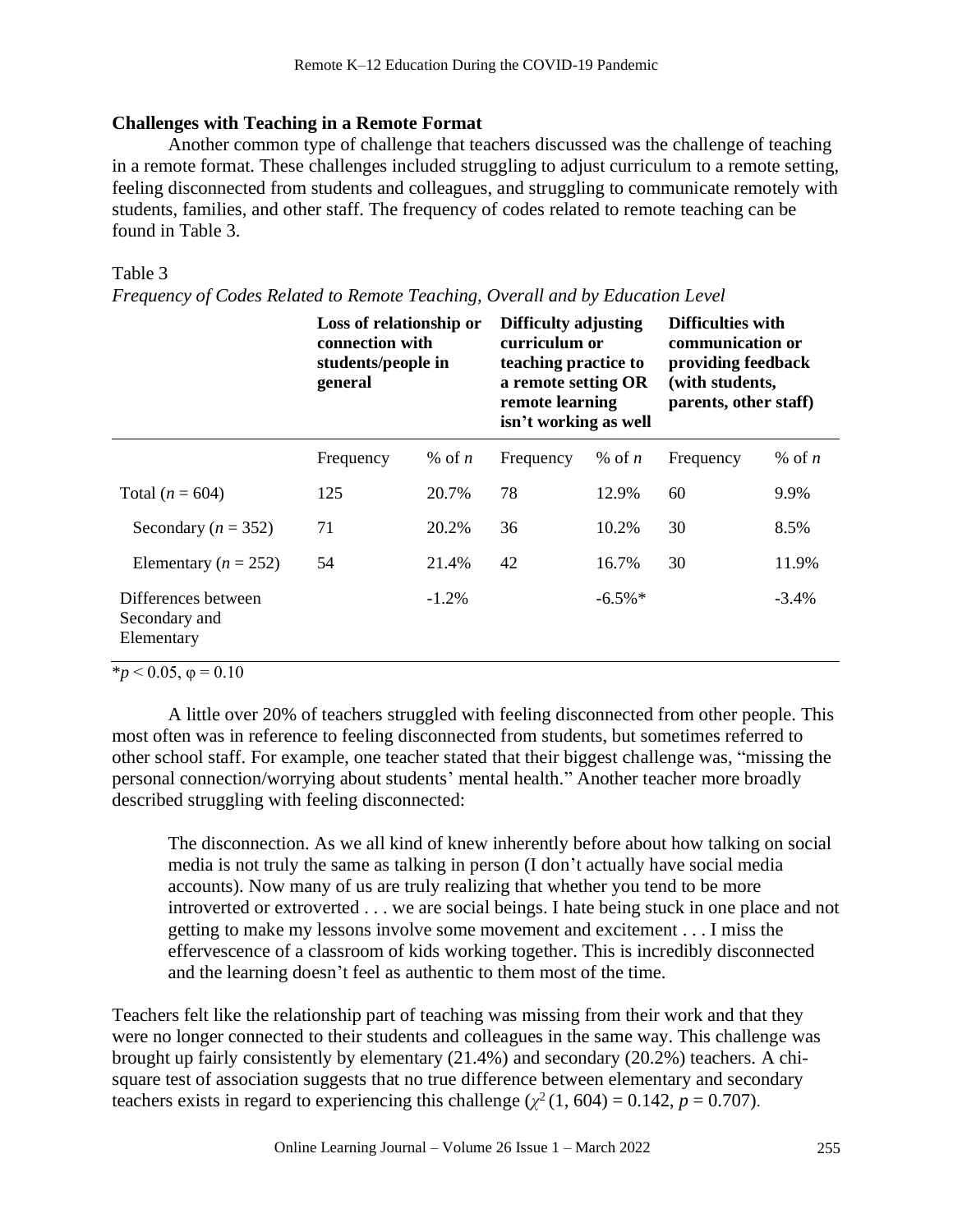Seventy-eight teachers (12.9%) discussed the challenge of adjusting their lessons to remote teaching. Many teachers felt like it wasn't working as well as in-person teaching and that they could not do the same activities and assignments. For example, when describing their biggest challenge, one teacher stated, "Missing the daily hands-on work with my kindergarteners. I am unable to provide instant feedback to guide their learning and development. Loss of direct instruction with writing, small motor skills, social emotional skills, peer relations for students." Another teacher stated, "Figuring out how to adapt my lessons for online learning and figuring out what platform would work best to post my lessons. We were given lots of options from the district but had to explore each on our own and create it from scratch." Struggling to use the online technology to simulate in-person assignments was a challenge for teachers, particularly when they did not feel well supported to use these the provided platforms.

This challenge was discussed slightly more for elementary (16.7%) than secondary (10.2%). A chi-square test of association revealed that this difference was statistically significant  $(\chi^2(1, 604) = 5.415, p < 0.05)$ , which indicates that teaching elementary remotely may be more difficult to do remotely.

Another challenge related to remote teaching was the struggle of communicating with others, most notably families and students. This challenge was brought up by 60 (9.9%) teachers. Many teachers struggled to reach all families and students despite using a range of techniques. For example, one teacher stated, "[I] have to do more written interaction—emails, post responses, phone calls. [It takes] more time than . . . in person to do." They also felt like this was more time consuming, as they had to spend more time trying to contact families than during inperson learning.

Communicating feedback to students was also more difficult. One teacher described this challenge by stating, "Communication with my students is MUCH harder. In the classroom, if a student isn't understanding, I can just walk over and help them. Now, many things get in the way of communication and helping foster understanding." Rather than being able to give quick, inthe-moment feedback, teachers were resorting to emails and assignment comments that students may or may not see. Challenges with communication were brought up slightly more by elementary (11.9%) than secondary (8.5%); however, a chi-square test of association was not statistically significant  $(\chi^2(1, 604) = 1.878, p = 0.171)$ , so this observed difference between elementary teachers and secondary teachers may be due to chance.

Some teachers discussed struggles with technology, such as accessing the internet or using available technology. Although it might be anticipated that technology difficulties would be one of the more common challenges, it was brought up less frequently than many of the other challenges. The frequency of codes related to technology can be found in Table 4.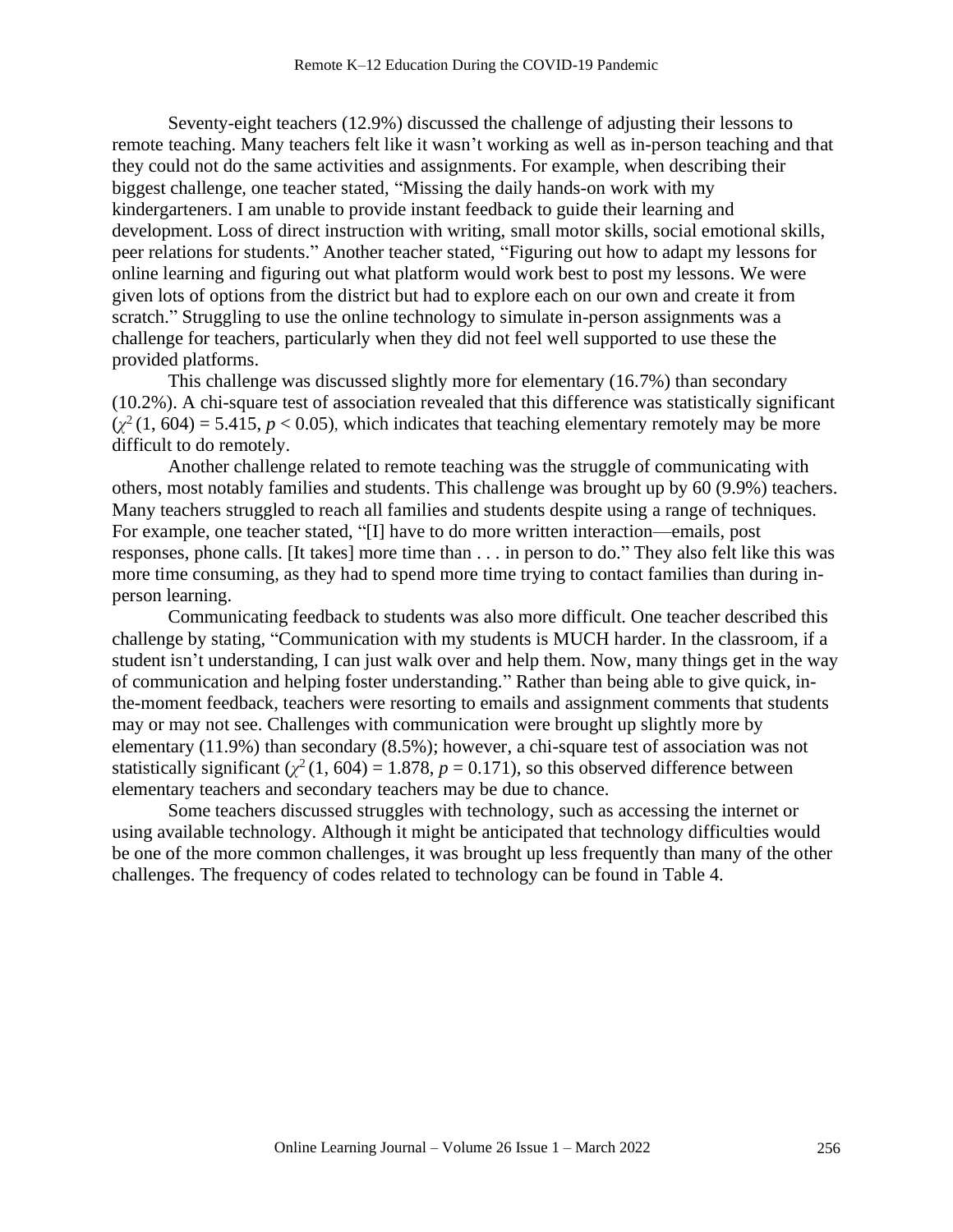|                           | <b>Difficulty</b><br>accessing<br>technology/<br>internet—teachers |                            | Difficulty using<br>the available<br>technology-<br><b>teachers</b> |                            | <b>Difficulty accessing</b><br>technology/<br>internet—students<br>and families |          | Difficulty using the<br>available<br>technology-<br>students and<br>families |                            |
|---------------------------|--------------------------------------------------------------------|----------------------------|---------------------------------------------------------------------|----------------------------|---------------------------------------------------------------------------------|----------|------------------------------------------------------------------------------|----------------------------|
|                           | Frequency                                                          | $%$ of<br>$\boldsymbol{n}$ | Frequency                                                           | $%$ of<br>$\boldsymbol{n}$ | Frequency                                                                       | % of $n$ | Frequency                                                                    | $%$ of<br>$\boldsymbol{n}$ |
| Total $(n=$<br>604)       | $\overline{4}$                                                     | 0.7%                       | 22                                                                  | 3.6%                       | 20                                                                              | 3.3%     | 18                                                                           | 3.0%                       |
| Secondary<br>$(n = 352)$  | 2                                                                  | 0.6%                       | 10                                                                  | 2.8%                       | 9                                                                               | 2.6%     | 8                                                                            | 2.3%                       |
| Elementary<br>$(n = 252)$ | 2                                                                  | 0.8%                       | 12                                                                  | 4.8%                       | 11                                                                              | 4.4%     | 10                                                                           | 4.0%                       |
|                           |                                                                    | $-0.2%$                    |                                                                     | $-2\%$                     |                                                                                 | $-1.8%$  |                                                                              | $-1.7\%$                   |

## Table 4 *Frequency of Codes Related to Technology, Overall and by Education Level*

Some teachers struggled to use the available technology to do remote teaching. Twentytwo teachers (3.6%) described challenges related to using online platforms to effectively design and implement remote lessons. For example, one teacher stated, "Adequate knowledge of, training with, and time for the programs and software that could make this easier or more beneficial. Especially related to student engagement." Teachers felt like they needed additional trainings and professional development with the programs available to them. A higher percentage of elementary teachers (4.8%) discussed this challenge than secondary (2.8%), but once again, a chi-square test of association was not statistically significant  $(\chi^2(1, 604) = 1.544, p$  $= 0.214$ ), suggesting that this difference may be due to chance. A less common challenge for teachers was accessing the internet, with only four teachers (0.7%) reporting that this was a challenge for them.

Conversely, twenty teachers (3.3%) reported that students or families struggled to access the internet, often having unreliable internet or no internet at all. Eighteen teachers (3%) reported that students or families struggled to use the available technology. They may have had reliable internet but did not know how to use the devices and software necessary for remote learning. **Challenges with Student Resources and Supports**

Teachers also struggled with the challenge of supporting students given their available resources. Teaching remotely allowed teachers to see inequities in the available supports that students have at home. The frequency of codes related to student supports and resources can be found in Table 5.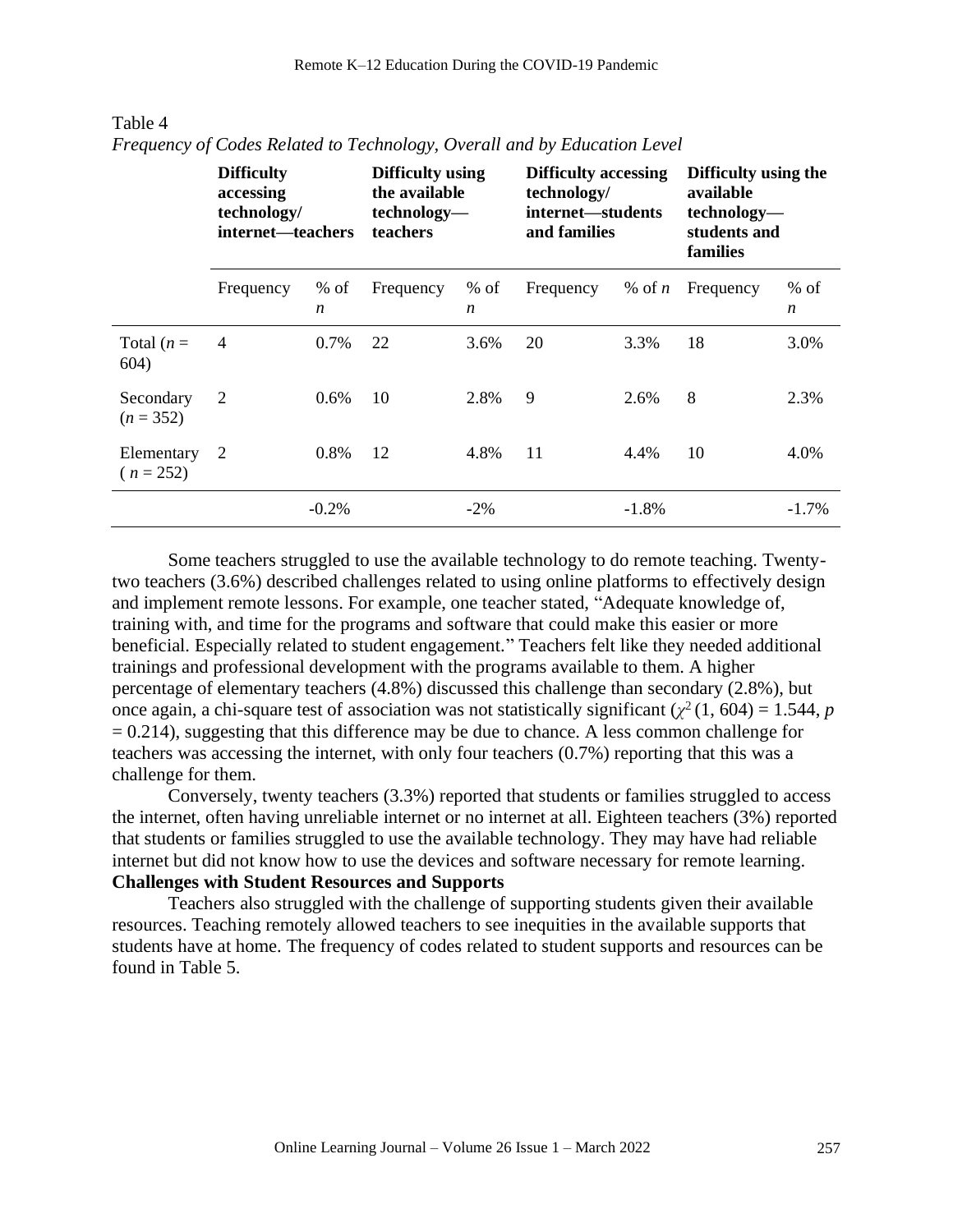|                                                   | The varying attitudes, abilities,<br>and resources of some parents<br>regarding remote learning |              | Concern about students with<br>specific needs (e.g., students<br>on IEPs, students with<br>attention issues, etc.) |           |  |
|---------------------------------------------------|-------------------------------------------------------------------------------------------------|--------------|--------------------------------------------------------------------------------------------------------------------|-----------|--|
|                                                   | <b>Frequency</b>                                                                                | $\%$ of n    | <b>Frequency</b>                                                                                                   | $\%$ of n |  |
| Total ( $n = 604$ )                               | 34                                                                                              | 5.6%         | 26                                                                                                                 | 4.3%      |  |
| Secondary ( $n = 352$ )                           | 7                                                                                               | 2.0%         | 13                                                                                                                 | 3.7%      |  |
| Elementary ( $n = 252$ )                          | 27                                                                                              | 10.7%        | 13                                                                                                                 | 5.2%      |  |
| Difference between<br>Secondary and<br>Elementary |                                                                                                 | $-8.7\%$ *** |                                                                                                                    | $-1.5\%$  |  |

Table 5 *Frequency of Codes Related to Student Resources, Overall and by Education Level*

 $***p<0.001, \varphi=0.19$ 

Thirty-four teachers (5.6%) discussed the challenge of parents' attitudes about remote learning and their ability to support their children in remote learning. For example, one teacher stated, "Not all parents have the time to monitor/support kids. Parents are not teachers and can get frustrated when they don't know how to best help." This quote demonstrates one way in which parents differ in their ability to help students, as some parents are able to spend most of the day helping their child stay on task with remote learning, while other parents have to work and are unable to monitor their child. Teachers also felt frustrated by seeing these inequities in parental support. For instance, one teacher stated, "The attitude of parents regarding remote learning. Some of them take it very seriously and helped their child at the beginning with the technology so now the student is adept at running it while other parents can't even get their 1st or 2nd grade student out of bed to 'come to school.'" This challenge was brought up much more by elementary teachers (10.7%) when compared to secondary (2.0%). Further, a chi-square test of association revealed that this difference was statistically significant ( $\chi^2$  (1, 604) = 21.049, *p* < 0.001) with an effect size of  $\varphi = 0.19$ , which is considered small to moderate (Cohen, 1988).

Teachers were also concerned about supporting students with specific learning needs, such as students on individualized learning plans (IEPs) or students with attention issues. This challenge was discussed by 26 (4.3%) teachers. For example, one teacher stated, "I teach SPED and English Language Development. My students require responsive instruction, both academic and social/emotional. I have found this to be very challenging to do effectively in a remote setting." Teachers struggled to provide the necessary supports and accommodations in the remote format. This challenge was discussed by a slightly higher percentage of elementary teachers (5.2%) than secondary (3.7%), but a chi-square test of association was not statistically significant  $(\chi^2(1, 604) = 0.766, p = 0.382)$ .

## **Challenges with Increased Stress and Work**

Some teachers reported challenges related to increased workloads and feeling more stressed and less supported in doing their work. This was exacerbated by having children to take care of as well. The frequency of codes related to these challenges can be found in Table 6.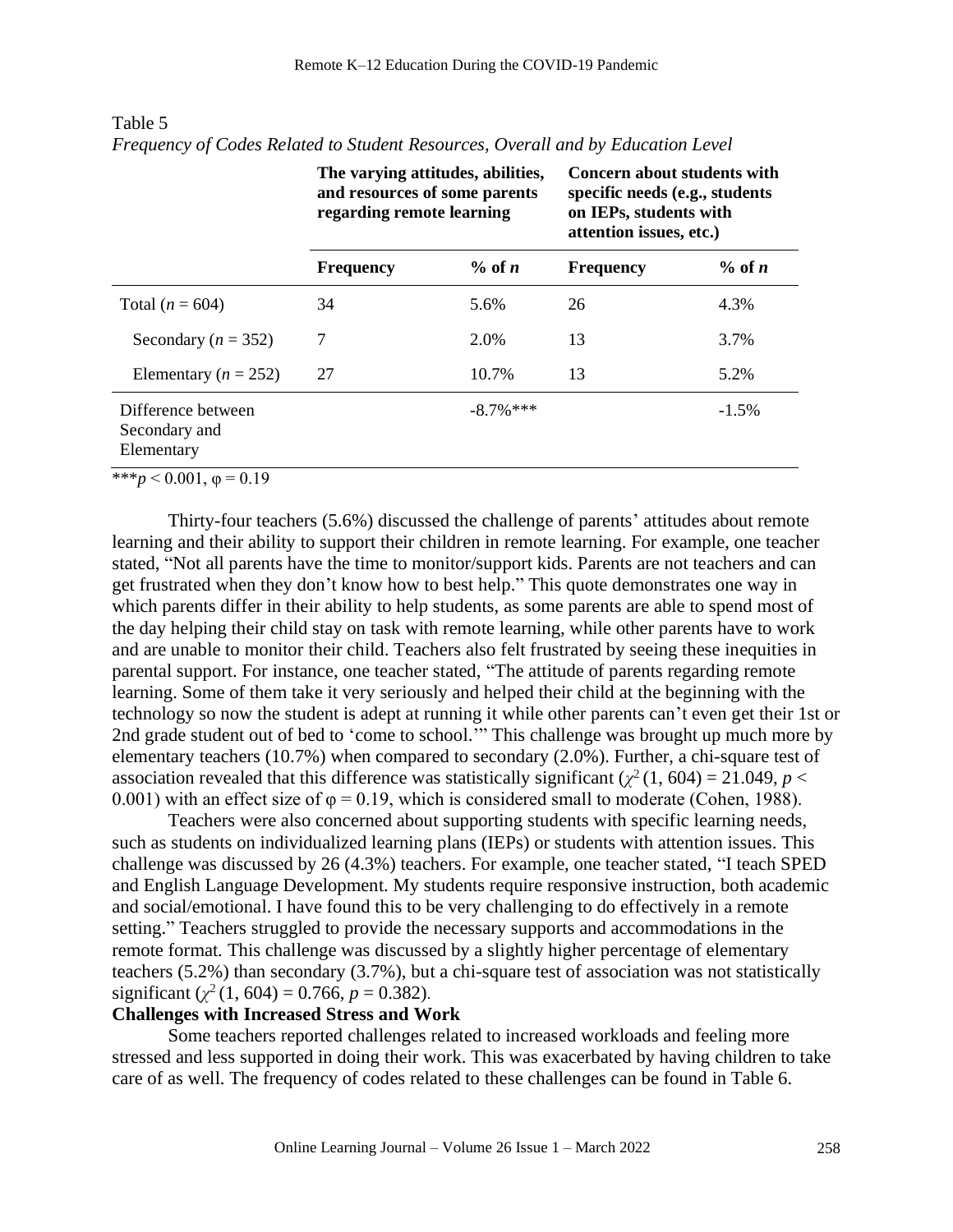|                                                | <b>Juggling home and</b><br>work responsibilities,<br>work/home boundary<br>issues |           | <b>Additional teaching</b><br>responsibilities/incr<br>eased workload |           | <b>Feeling helpless,</b><br>unsupported,<br>and/or lost in<br>teaching, feeling<br>ineffective |           |
|------------------------------------------------|------------------------------------------------------------------------------------|-----------|-----------------------------------------------------------------------|-----------|------------------------------------------------------------------------------------------------|-----------|
|                                                | <b>Frequency</b>                                                                   | $\%$ of n | <b>Frequency</b>                                                      | $\%$ of n | <b>Frequency</b>                                                                               | $\%$ of n |
| Total ( $n = 604$ )                            | 36                                                                                 | 6.0%      | 28                                                                    | 4.6%      | 18                                                                                             | 3.0%      |
| Secondary ( $n = 352$ )                        | 16                                                                                 | 4.5%      | 15                                                                    | 4.3%      | 15                                                                                             | 4.3%      |
| Elementary ( $n = 252$ )                       | 20                                                                                 | 7.9%      | 13                                                                    | 5.2%      | 3                                                                                              | 1.2%      |
| Difference between<br>Secondary and Elementary |                                                                                    | $-3.4%$   |                                                                       | $-0.9\%$  |                                                                                                | $3.1\%$ * |

Table 6 *Frequency of Codes Related to Teacher Stress and Work, Overall and by Education Level*

 $\frac{1}{2}$   $\frac{1}{2}$   $\frac{1}{2}$   $\frac{1}{2}$   $\frac{1}{2}$   $\frac{1}{2}$   $\frac{1}{2}$   $\frac{1}{2}$   $\frac{1}{2}$   $\frac{1}{2}$   $\frac{1}{2}$   $\frac{1}{2}$   $\frac{1}{2}$   $\frac{1}{2}$   $\frac{1}{2}$   $\frac{1}{2}$   $\frac{1}{2}$   $\frac{1}{2}$   $\frac{1}{2}$   $\frac{1}{2}$   $\frac{1}{2}$   $\frac{1}{2}$ 

Thirty-six teachers (6%) discussed the challenge of trying to balance both work and family responsibilities. With boundaries between work and home life blurred by the switch to working from home, some teachers struggled to create new boundaries. For example, one teacher stated, "Balance of personal and professional life. Stepping away from the 'office.'" Teachers also struggled with trying to manage their own childcare while remote teaching. One teacher stated, "Juggling my life as a mom and a graduate student with my teaching responsibilities. The lines are completely blurred, and I have zero 'home life' without work. It's impossible to sustain this model." This challenge was brought up slightly more by elementary (7.9%) than secondary (4.5%). A chi-square test of association approached statistical significance ( $\chi^2$  (1, 604) = 3.013, *p*  $= 0.083$ ), so it is unclear if a true difference exists between elementary and secondary teachers in regard to experiencing this challenge, or whether that observed difference is due to chance.

Another challenge that was discussed was the increased workload of teaching remotely. This was brought up by 28 teachers (4.6%). These teachers felt like they were working longer hours and had more to do because of remote teaching. For example, one teacher stated, "The upkeep is never ending. There are always lessons to make/post and papers to score/give feedback on. I collect WAY more work since that's the only way to keep track of attendance." Another teacher described that their biggest challenge was, "Supporting my students and their families' health, safety, and wellbeing while still being asked to teach full time. They're two full time jobs." For some teachers, shifting to remote teaching from home created double the work for them because of additional childcare responsibilities. A similar proportion of elementary (5.2%) and secondary (4.3%) teachers discussed this challenge, and a chi-square test of association confirmed that no statistically significant difference exists between groups ( $\chi^2$  (1, 604) = 0.268, *p*  $= 0.605$ ).

Eighteen teachers (3%) brought up that they were feeling lost or unsupported in their teaching. For example, one teacher stated, "I've never taken a remote course and I've never seen one, even though I have taken all year long full Saturday courses on integrating technology into the learning process. I have no idea if what I'm doing is OK. I'm on my own out here." Some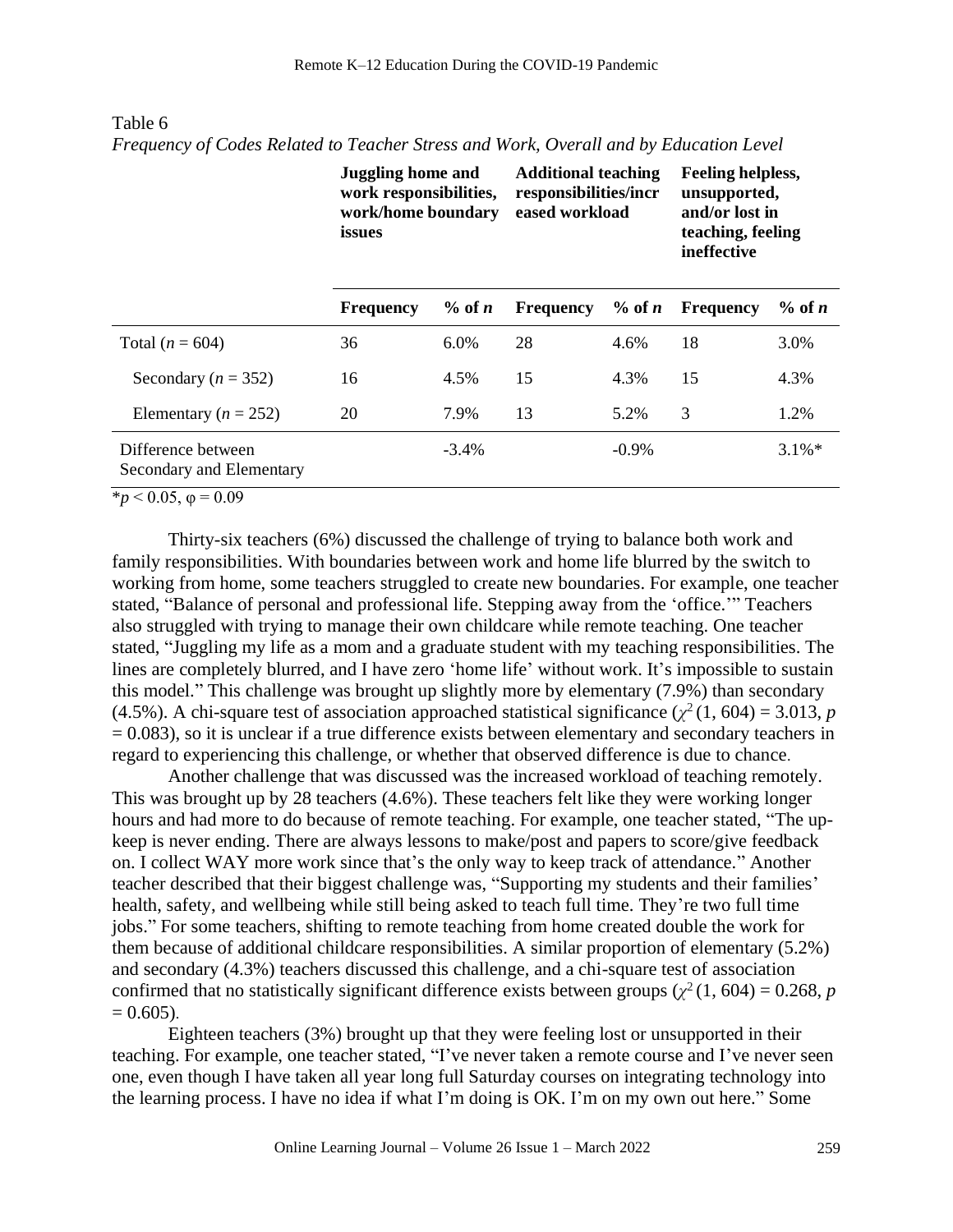teachers felt like their teaching was ineffective and that they didn't have the proper supports and resources to create more impactful lessons. Most of the teachers that reported this challenge were at the secondary level, with 4.3% of secondary teachers discussing this challenge compared to 1.2% of elementary teachers. A chi-square test of association revealed that this difference was statistically significant  $(\chi^2(1, 604) = 4.790, p \le 0.05)$  with an effect size of  $\varphi = 0.09$ , which is considered small (Cohen, 1988).

## **Discussion**

The purpose of this study was to investigate challenges teachers faced while remote teaching during the spring of 2020 and whether those challenges were experienced differently by elementary and secondary teachers. This information is important for identifying necessary supports for all teachers, as well as grade-level specific supports. As the pandemic continues, and schools continue to switch between in-person, hybrid, and remote learning, information about how best to support teachers during remote teaching continues to be important.

Overall, teachers reported several challenges across grade levels, including lack of student engagement, attendance, and participation; an overall feeling of disconnect from their students and colleagues; lack of knowledge and/or skill as to how to transfer the curriculum online; a lack of support and resources for students at home; issues with using and accessing technology; and blurred lines between home and work, many of which support findings from earlier research. These issues are highlighted in the following paragraphs.

Student engagement has been found to be lower in remote settings, with teachers struggling more to motivate and engage students online than during in-person learning (De Paepe, Zhu, & DePryck, 2018). This is a challenge that has been reported by online instructors as well (Larkin et al., 2016). Additional supports may be needed at the district and school-level to better support teachers in reaching out to students and increasing engagement. This might look like creating stronger systems for contacting students and families to identify barriers to engagement and better understand students' circumstances. These systems also need to utilize staff members across the school or at the district central office level in order to prevent teachers from feeling overwhelmed by reaching out to students. These supports are needed more at the secondary level, where this challenge was more prevalent for teachers.

Teachers also struggled with feeling disconnected from other people, and their students in particular. Research on teaching motivation has found that teachers often choose this profession because of their desire to work with children and develop meaningful relationships with their students (Lachlan et al., 2020; Watt & Richardson, 2007). A USA Today/Ipsos poll also found that teachers reported not feeling the same connection to their students when teaching remotely (Lardieri, 2020). Larkin et al. (2016) also found that online teachers experience this challenge as well. These findings indicate that teaching remotely may not provide the same opportunities for connection and relationship building as in-person teaching. More strategies may be needed to help teachers build new connections and maintain existing relationships, both with students as well as their families. Virtual home visits or family phone calls may be one way for teachers to continue to work with families and build relationships. However, not all families may have the technology necessary to be able to do virtual visits, which supports the previously mentioned implication that more training sessions are needed for families.

Teachers also struggled to adjust their curriculum to the remote setting, finding it difficult to create the same experiences online that they could in the classroom. Successful online courses are designed as online courses rather than simply face-to-face courses that are delivered online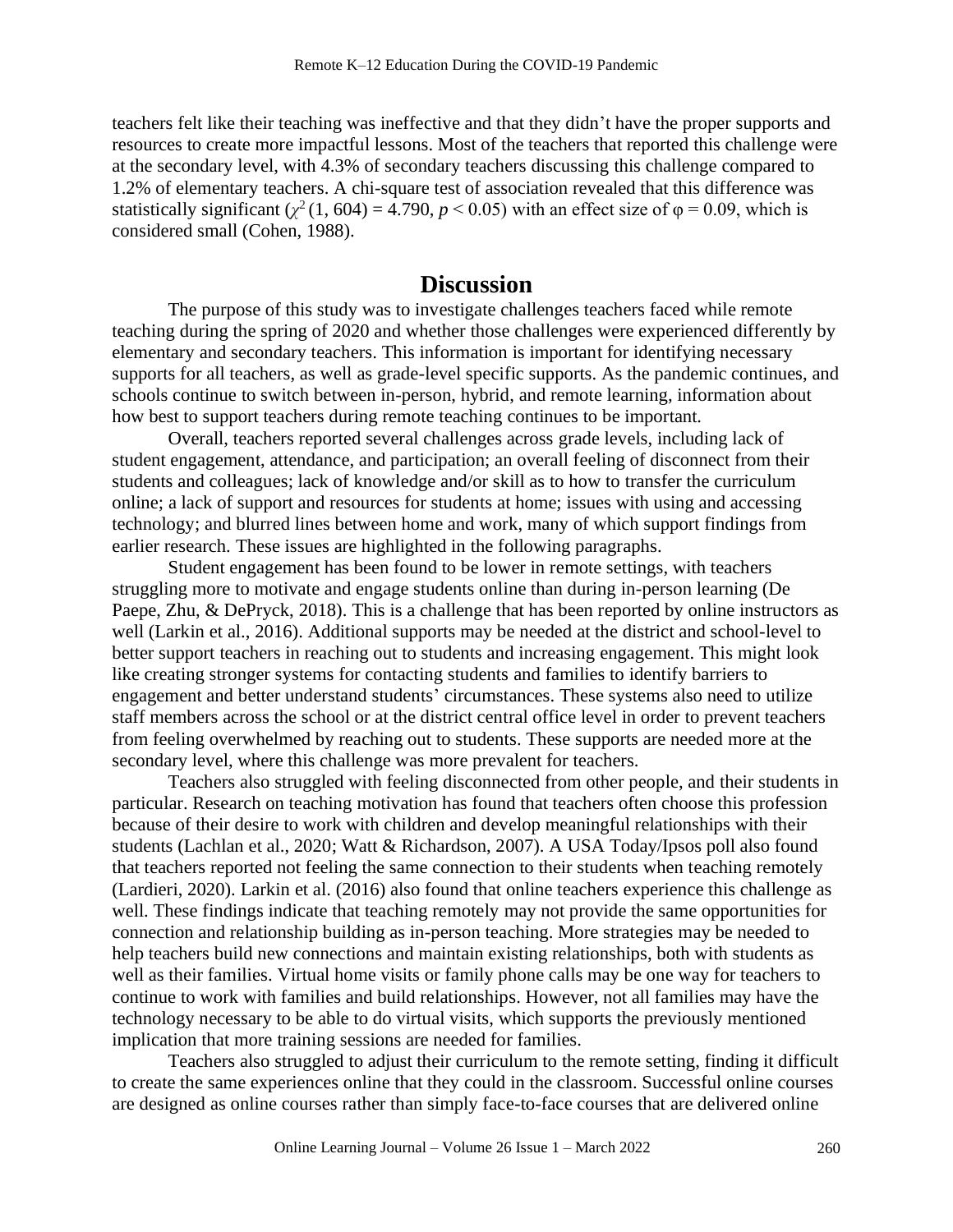(Bryson & Andres, 2020), which was not a luxury available to teachers in spring 2020. Courses with hands-on components, such as lab experiments or field experiences, present additional challenges for teachers and students (Barton, 2020; Kelley, 2020). Although longer attention spans and more experience with technology tools may seem to work to the benefit of older students in remote learning settings, this study found that teachers complained of older students' engagement and participation more than younger students. This may be impacted by the adolescents' significantly reduced social interactions with friends, as well as having more autonomy and control over their learning, as student engagement tends to decrease in secondary grades even during non-pandemic times (Hafen et al., 2012). For older students, engagement is likely less dependent on parent involvement, and they also may have additional responsibilities and commitments that could interfere with school (Hafen et al., 2012).

For elementary teachers, adapting the curriculum to the remote/online format and garnering parental support for their students were among the most commonly cited challenges they faced. Other research has found that adapting lessons is harder for younger students as well (Anderson & Hira, 2020). These findings indicate that teachers need additional support in adjusting their curriculum to the online format, or in designing for a remote/blended environment rather than attempting to adjust in-person lessons. Since most teachers were operating from a mindset of adapting and adjusting curriculum rather than creating new lessons, their lessons were likely not as effective as they would have been if intentionally designed for the online format (Pulham & Graham, 2019). This was more prevalent for elementary grades, where teachers struggled more to adapt curriculum to work with younger students remotely. This may suggest that elementary teachers need more professional development and training resources to be able to provide the same quality of educational experiences to their students during remote learning that they did during in-person learning. These findings also have policy implications; additional funding could ensure that schools and districts are able to provide teachers with adequate professional development to better be able to plan lessons for the remote/blended learning formats.

Another challenge that was more common among elementary teachers was the varying attitudes and supports of parents in regard to remote learning. Fewer secondary teachers reported issues getting parents invested in remote learning or in motivating parents to get their children to participate. This is likely connected to secondary students being more autonomous (Hafen et al., 2012), as parent involvement would be less of an issue when students take on more responsibility for their learning. Disparities in parent attitudes and resources were also a challenge for many teachers, but more so elementary teachers. This indicates that teachers may need training related to handling differences in attitudes and knowledge about remote learning among parents. This also connects to the ACE framework and differences in students' available personal supports (Borup et al., 2020). Attitudes about remote learning may have impacted how parents and family members supported their students, leading to additional challenges for teachers. Districts need to provide more consistent expectations related to remote learning for families so that teachers are not tasked with creating and upholding these expectations. Family training sessions are also needed in multiple languages so that families are able to access the correct technology to be able to support their students while remote learning. At the policy level, additional funding is needed to ensure that families are provided with the proper devices and infrastructure (such as adequate training and WiFi hotspots) to be able to support their students' learning.

Teachers also reported struggling to juggle home and work responsibilities while remote teaching. This aligns with past research on online teaching, which found that online teachers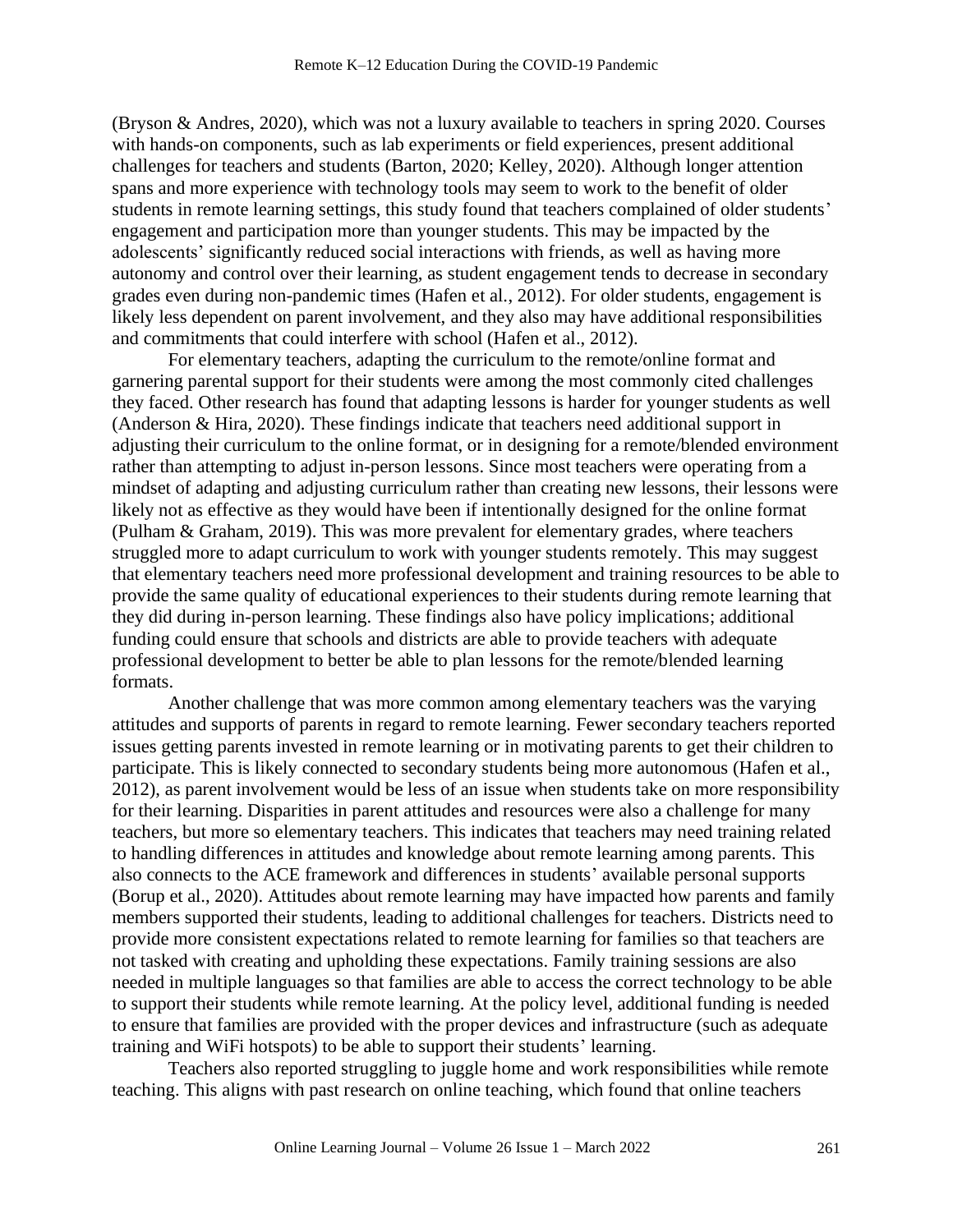struggled to separate work and home when the physical boundaries were erased (Knott, 2014). More recent research has also found that teachers reported increased workload and feeling a loss of control at work, which could impact home life as well (MacIntyre et al., 2020). This indicates that teachers may need stronger boundaries and expectations between work and home, which may need to be set at the school or district administration to create clear guidelines for teachers, students, and families around teachers' schedules and communication expectations.

Technology issues were reported by some teachers but were not as common as might be expected given that many teachers and students may not have used the technology and devices before (Blagg & Luetmer, 2020). This may have been because the survey specifically asked about technology issues earlier in the survey and teachers therefore did not feel the need to bring them up again in their open-ended responses (see Leech, Gullett, Howland Cummings, & Haug, 2020).

# **Limitations**

The current study had several limitations, including primarily the ability to generalize results based on the sample. The response rate was low as a result of the survey being distributed during a pandemic. While it was an adequate size given the circumstances, it may not have contained the full range of teacher experiences. It is possible that only those who felt strongly about remote teaching took the survey, or that those who were most overwhelmed by remote teaching did not have the time or energy to take the survey. This study also did not control for challenges that teachers may have faced prior to remote teaching.

## **Future Research**

Additional research is needed on the support that teachers need while remote teaching. While the current study looked at differences by grade level, differences by content area should also be explored to better understand whether specific subjects are more difficult for teachers to teach remotely. With hybrid learning and in-person learning with COVID restrictions continuing to be necessary in schools as the pandemic continues, research is also needed regarding teachers' experiences switching nimbly among teaching formats.

#### **Declarations**

The author(s) declared no funding was provided for this research.

The author(s) declared no potential conflicts of interest with respect to the research, authorship, and/or publication of this article.

This study received approval from the ethics review board of the University of Colorado, Denver, USA.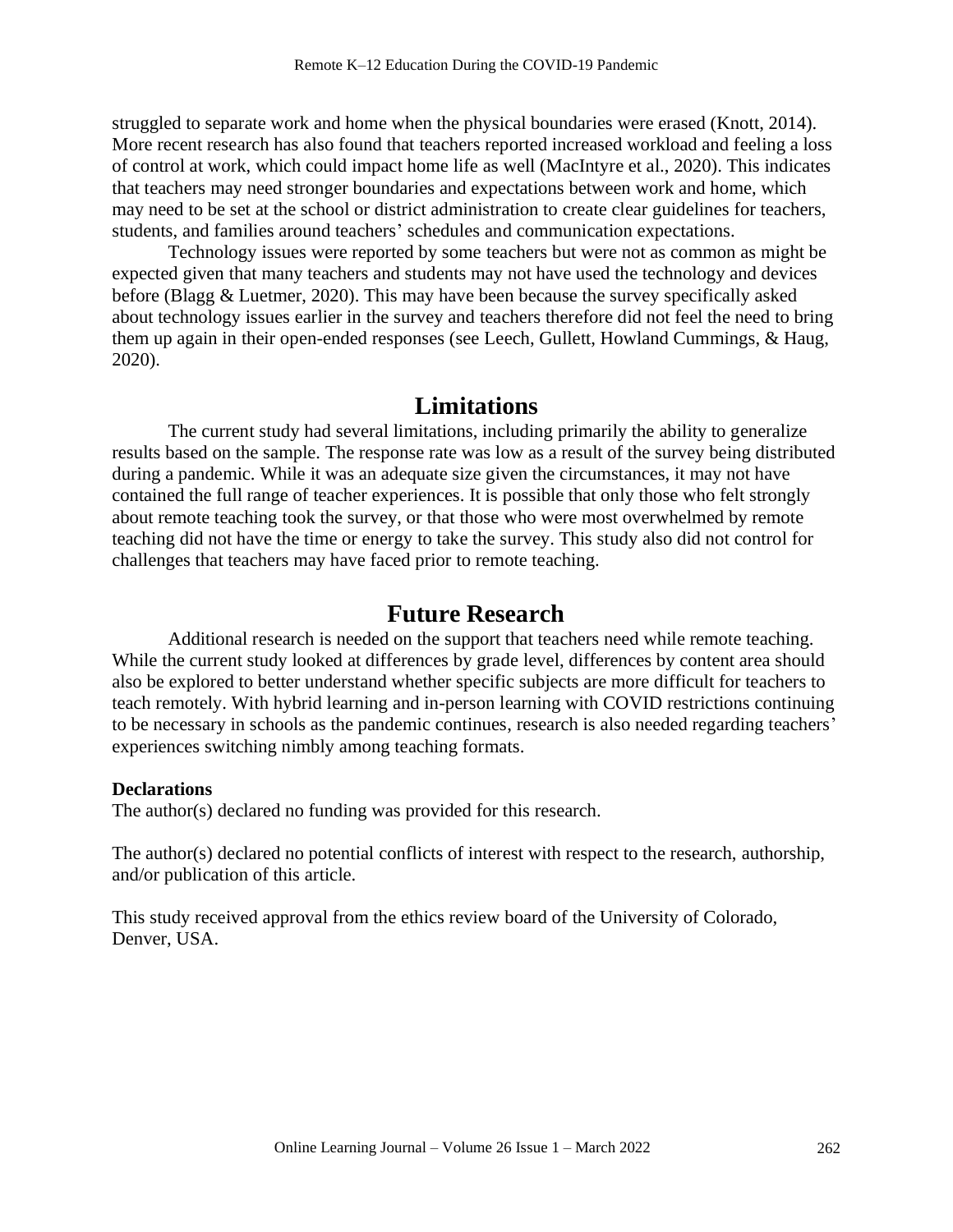# **References**

- Adams, K. S., & Christenson, S. L. (2000). Trust and family-school relationship examination of parent-teacher differences in elementary and secondary grades. *Journal of School Psychology, 38*(5), 477–497. [https://doi.org/10.1016/S0022-4405\(00\)00048-0](https://doi.org/10.1016/S0022-4405(00)00048-0)
- Alvarez, D. (2010). "I had to teach hard": Traumatic conditions and teachers in post-Katrina classrooms. *The High School Journal, 94*(1), 28–39. <https://doi.org/10.1353/hsj.2010.0007>
- American Federation of Teachers (2017). *2017 educator quality of work life survey.* American Federation of Teachers.
- Anderson, E., & Hira, A. (2020). Loss of brick-and-mortar schooling: How elementary educators respond. *Information and Learning Sciences, 121*(5/6), 411–418. <https://doi.org/10.1108/ILS-04-2020-0085>
- Arnesen, K. T., Hveem, J., Short, C. R., West, R., & Barbour, M. K. (2019). K–12 online learning journal articles: Trends from two decades of scholarship. *Distance Education, 40*(1), 32–53. https://doi.org/10.1080/01587919.2018.1553566
- Barbour, M. K. (2007). Teacher and developer perceptions of effective web-based design for secondary school students. *Journal of Distance Education, 21*(3), 93–114.
- Barbour, M. K. (2013). The landscape of K–12 online learning: Examining what is known. In M. G. Moore (Ed.), *Handbook of distance education* (3rd ed.) (pp. 574–593). Routledge.
- Barbour, M. K., & Reeves, T. C. (2009). The reality of virtual schools: A review of the literature. *Computers & Education*, *52*(2), 402–416. https://doi.org/10.1016/j.compedu.2008.09.009
- Barton, D. C. (2020). Impacts of the COVID-19 pandemic on field instruction and remote teaching alternatives: Results from a survey of instructors. *Ecology and Evolution, 10*(22), 12499–12507. https://doi.org/10.1002/ece3.6628
- Berge, Z. L., & Clark, T. (2005). *Virtual schools: Planning for success.* Teachers College Press.
- Bernhard, H. C. (2016). Investigating burnout among elementary and secondary school music educators: A replication. *Contributions to Music Education, 41,* 145–156.
- Blagg, K., & Luetmer, G. (2020, April 28). Even before the pandemic, students with limited technology access lagged behind their peers. *Urban Institute*. https://www.urban.org/urban-wire/even-pandemic-students-limited-technology-accesslagged-behind-their-peers
- Borup, J., Graham, C. R., West, R. E., Archambault, L., & Spring, K. J. (2020). Academic Communities of Engagement: An expansive lens for examining support structures in blended and online learning. *Educational Technology Research and Development*, *68*(2), 807–832.<https://doi.org/10.1007/s11423-020-09744-x>
- Borup, J., Graham, C. R., & Drysdale, J. S. (2014). The nature of teacher engagement at an online high school. *British Journal of Educational Technology.* <https://doi.org/10.1111/bjet.12089>
- Bryson, J. R., & Andres, L. (2020). Covid-19 and rapid adoption and improvisation of online teaching: Curating resources for extensive versus intensive online learning experiences. *Journal of Geography in Higher Education, 44*(4), 608–623. <https://doi.org/10.1080/03098265.2020.1807478>
- Bullough, R. V. (1987). First-year teaching: A case study. *Teachers College Record, 89*(2), 219– 237.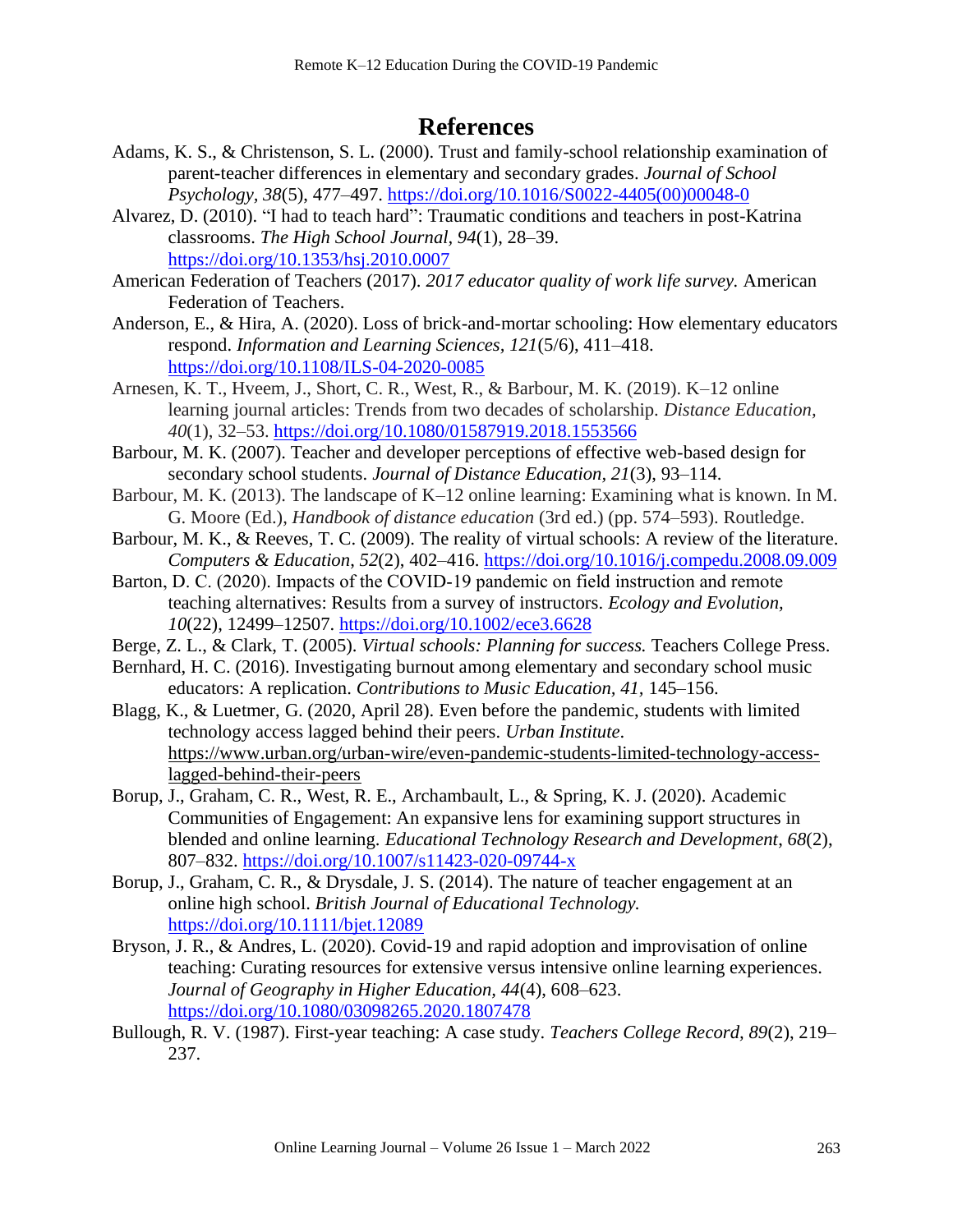Burke, R. (1996). Predicting teacher burnout over time: Effects of work stress, social support, and self-doubts on burnout and its consequences. *Anxiety, Stress, and Coping: An International Journal, 9*(3), 261–275. https://doi.org/10.1080/10615809608249406

Cavanaugh, C., Gillan, K. J., Bosnick, J., Hess, M., & Scott, H. (2005). *Succeeding at the gateway: Secondary algebra learning in the virtual school.* University of North Florida.

Chen, K., Chen, Y., Ling, Y., & Linn, J. (2020). The individual experience of online chemistry teacher education in China: Coping with COVID-19 pandemic. *Journal of Chemistry Education, 97*(9), 3265–3270. https://doi.org/10.1021/acs.jchemed.0c00581

Chen, T., Peng, L., Yin, X., Rong, J., Yang, J., & Cong, G. (2020). Analysis of user satisfaction with online education platforms in China during the COVID-19 pandemic. *Healthcare, 8*(3), 200. https://doi.org/10.3390/healthcare8030200

Clark, T. (2013). The evolution of K–12 distance education and virtual schools. In M. G. Moore (Eds.), *Handbook of distance education* (3rd ed.) (pp. 555–573). Routledge.

Coates, T., & Thoressen, C. (1978). Teacher anxiety: A review with recommendations. *Review of Educational Research, 52*(2), 159–184. https://doi.org/10.3102/00346543046002159

Cohen, J. (1960). A coefficient of agreement for nominal scales. *Educational and Psychological Measurement*, *20*, 37–46. https://doi.org/10.1177/001316446002000104

Cohen, J. (1988). *Statistical power analysis for the behavioral sciences* (2nd ed.). Lawrence Erlbaum.

Conrad, D., & Kellar-Guenther, Y. (2006). Compassion fatigue, burnout, and compassion satisfaction among Colorado child protection workers. *Child Abuse and Neglect, 30*(10), 1071–1080. https://doi.org/10.1016/j.chiabu.2006.03.009

Cooze, M., & Barbour, M. K. (2005). Learning styles: A focus upon e-learning practices and pedagogy and their implications for success in secondary high school students in Newfoundland and Labrador. *Malaysian Online Journal of Instructional Technology, 2*(1).

Corbin, J., & Strauss, A. (2014). *Basics of qualitative research: Techniques and procedures for developing grounded theory*. Sage.

De Paepe, L., Zhu, C., & Depryck, K. (2018). Online language teaching: Teacher perceptions of effective communication tools, required skills and challenges of online teaching. *Journal of Interactive Learning Research, 29*(1), 129–142.

DiPietro, M., Ferdig, R. E., Black, E. W., & Preston, M. (2008). Best practices in teaching K–12 online: Lessons learned from Michigan Virtual School teachers. *Journal of Interactive Online Learning, 7*(1), 10–35.

EDUCAUSE. (2020). *EDUCAUSE DIY Survey Kit: Remote Work and Learning Experiences.*  [https://er.educause.edu/blogs/2020/4/educause-diy-survey-kit-remote-work-and-learning](https://er.educause.edu/blogs/2020/4/educause-diy-survey-kit-remote-work-and-learning-experiences)[experiences](https://er.educause.edu/blogs/2020/4/educause-diy-survey-kit-remote-work-and-learning-experiences)

Epps, E. G., & Smith, S. F. (1984). The middle school years. In W. A. Collins (Ed.), *Development during middle childhood the years from six to twelve.* National Academies Press. https://www.ncbi.nlm.nih.gov/books/NBK216779/

Ferdig, R. E., Cavanaugh, C., DiPietro, M., Black, E., & Dawson, K. (2009). Virtual schooling standards and best practices for teacher education. *Journal of Technology and Teacher Education, 17,* 479–503.

Gallup. (2013). *State of America's schools report.* Gallup.

Gonzalez, L. E., Brown, M. S., & Slate, J. R. (2008). Teachers who left the teaching profession: A qualitative understanding. *The Qualitative Report, 13*(1), 1–11.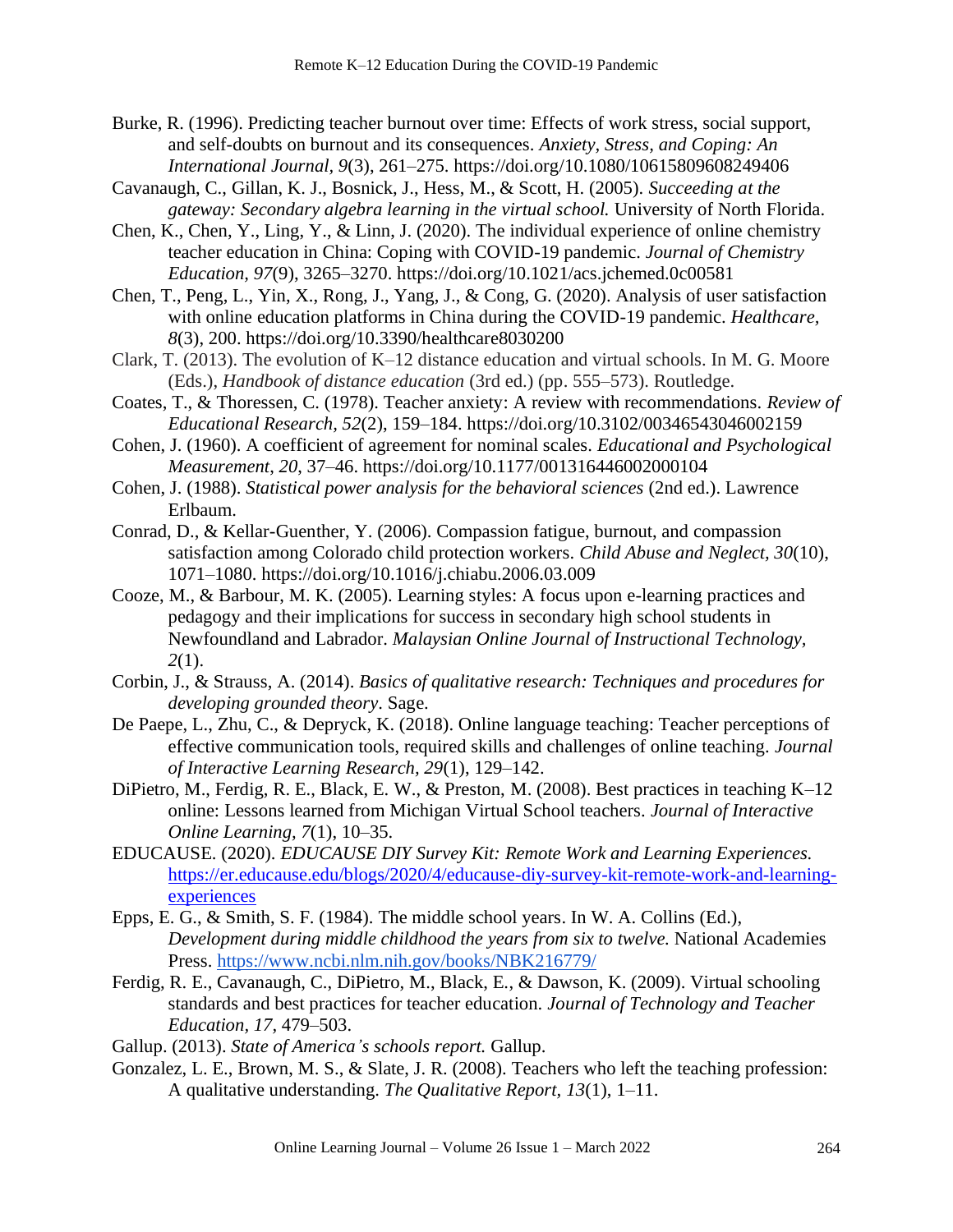- Hafen, C. A., Allen, J. P., Mikami, A. Y., Gregory, A., Hamre, B., & Pianta, R. C. (2012). The pivotal role of adolescent autonomy in secondary school classrooms. *Journal of Youth Adolescence, 41*(3), 245–255. https://doi.org/10.1007/s10964-011-9739-2
- Hallgren, K. A. (2012). Computing inter-rater reliability for observational data: An overview and tutorial. *Tutorials in Quantitative Methods for Psychology*, *8*, 23–34. https://doi.org/10.20982/tqmp.08.1.p023
- Harris, P. A., Taylor, R., Thielke, R., Payne, J., Gonzalez, N., & Conde, J. G. (2009). Research electronic data capture (REDCap)—A metadata-driven methodology and workflow process for providing translational research informatics support. *Journal of Biomedical Informatics, 42*(2), 377–381. doi:10.1016/j.jbi.2008.08.010
- Heim, J. (2020, October 6). Pandemic teaching, in their words. *The Washington Post*. https://www.washingtonpost.com/education/2020/10/06/teacher-pandemicessays/?arc404=true
- Herold, B. (2020, March 27). The scramble to move America's schools online. *Education Week.*  https://www.edweek.org/ew/articles/2020/03/26/the-scramble-to-move-americas-schoolsonline.html
- Howard, P., & Howard, J. (2012). Pandemic and pedagogy: Elementary school teachers' experience of H1N1 influenza in the classroom. *Phenomenology & Practice, 6*(1), 18–35. <https://doi.org/10.29173/pandpr19852>
- Hu, M., Arnesen, K., Barbour, M. K., & Leary, H. (2019). A newcomer's lens: A look at K–12 online and blended learning in the *Journal of Online Learning Research*. *Journal of Online Learning Research*, *5*(2), 123–144.
- Ingersoll, R., & Perda, D. (2014). *How high is teacher turnover and is it a problem?* Consortium for Policy Research in Education.
- Kelley, E. (2020). Reflections on three different high school chemistry formats during COVID– 19 remote learning. *Journal of Chemistry Education.* <https://doi.org/10.1021/acs.jchemed.0c00814>
- Knott, H. E. (2014). *"You can get lost in here": The struggle for student-teacher rapport and work-life balance for online teachers* [Unpublished doctoral dissertation]. Roosevelt University.
- Lachlan, L., Kimmel, L., Mizrav, E. & Holdheide, L. (2020). *Advancing quality teaching for all schools: Examining the impact of COVID-19 on the teaching workforce.* Center on Great Teachers & Leaders at the American Institutes for Research. https://gtlcenter.org/sites/default/files/Examining\_Impact\_COVID-19\_Workforce.pdf
- Larkin, I., Brantley-Dias, L., & Lokey-Vega, A. (2016). Job satisfaction, organizational commitment, and turnover intention of online teachers in the K–12 setting. *Online Learning*, *20*(3). https://doi.org/10.24059/olj.v20i3.986
- Landis, J. R., & Koch, G. G. (1977). An application of hierarchical kappa-type statistics in the assessment of majority agreement among multiple observers. *Biometrics, 33*(2), 363–74. <https://doi.org/10.2307/2529786>
- Lardieri, A. (2020). 1-in-5 teachers unlikely to return to schools if reopened in the fall, poll finds. *U.S. News and World Report.* [https://www.usnews.com/news/education](https://www.usnews.com/news/education-news/articles/2020-05-26/1-in-5-teachers-unlikely-to-return-to-schools-ifreopened-in-the-fall-poll-finds)[news/articles/2020-05-26/1-in-5-teachers-unlikely-to-return-to-schools-ifreopened-in-the](https://www.usnews.com/news/education-news/articles/2020-05-26/1-in-5-teachers-unlikely-to-return-to-schools-ifreopened-in-the-fall-poll-finds)[fall-poll-finds](https://www.usnews.com/news/education-news/articles/2020-05-26/1-in-5-teachers-unlikely-to-return-to-schools-ifreopened-in-the-fall-poll-finds)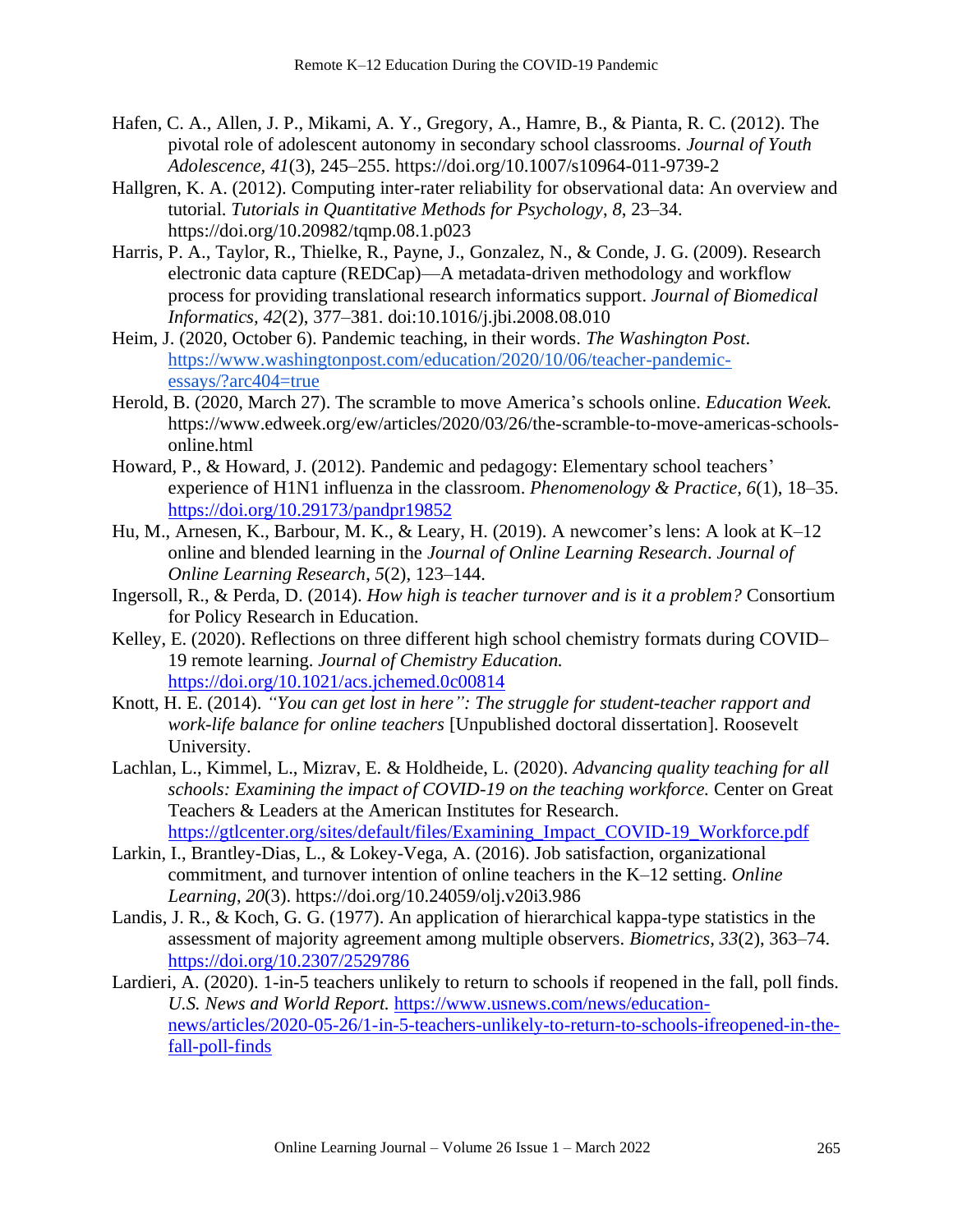- Lavian, R. H. (2012). The impact of organizational climate on burnout among homeroom teachers and special education teachers (full classes/individual pupils) in mainstream schools. *Teachers and Teaching: Theory and Practice, 18*, 233–247. https://doi.org/10.1080/13540602.2012.632272
- Leachman, M., Albares, N., Masterson, K., & Wallace, M. (2016). Most states have cut school funding, and some continue cutting. *Center on Budget and Policy Priorities*. <https://www.cbpp.org/sites/default/files/atoms/files/12-10-15sfp.pdf>
- Leech, N. L., Benzel, E., Gullett, S., & Haug, C. A. (2020). *Teachers' perceptions of work life during the pandemic of COVID-19: Validating the use of professional quality of life scale.* Manuscript submitted for publication.
- Leech, N. L., Gullett, S., Howland Cummings, M., & Haug, C. A. (2020). Challenges of remote teaching for K–12 teachers during COVID-19. *Journal of Educational Leadership in Action, 7*(1).
- Leech, N. L., & Onwuegbuzie, A. J., 2009. A typology of mixed methods research designs. *Quality & Quantity, 43*(2), 265–275. doi.org/10.1007/s11135-007-9105-3.
- Lieberman, M. (2020, July 22). COVID-19 and remote learning: How to make it work. *Edweek*. https://www.edweek.org/ew/issues/reopening-schools/covid-19-remote-learning-how-tomake-it.html
- Lincove, J. A., Barrett, N., & Strunk, K. O. (2017). *Did the teachers dismissed after Hurricane Katrina return to public education?* Education Research Alliance for New Orleans. https://educationresearchalliancenola.org/files/publications/053117-Lincove-Barrett-Strunk-Did-the-Teachers-Dismissed-after-Hurricane-Katrina-Returnto-Public-Education.pdf
- Lombard, M., Snyder-Duch, J., & Bracken, C. C. (2002). Content analysis in mass communication: Assessment and reporting of intercoder reliability. *Human Communication Research*, *28*, 587–604. https://doi.org/10.1111/j.1468- 2958.2002.tb00826.x
- MacIntyre, P. D., Gregersen, T., & Mercer, S. (2020). Language teachers' coping strategies during the COVID-19 conversion to online teaching: Correlations with stress, wellbeing and negative emotions. *System, 94,* 102352. https://doi.org/10.1016/j.system.2020.102352
- Marcus-Quinn, A., & Hourigan, T. (Eds.). (2016). *Handbook on digital learning for K–12 schools*. Springer, Cham.
- McLeod, S., Hughes, J. E., Brown, R., Choi, J., & Maeda, Y. (2005)*. Algebra achievement in virtual and traditional schools.* Learning Point Associates.
- Meyers, T. W., & Cornille, T. A. (2002). The trauma of working with traumatized children. In C. R. Figley (Ed.), *Treating compassion fatigue* (pp. 39–56). Brunner-Routledge.
- Midgley, C., Anderman, E., & Hicks, L. (1995). Differences between elementary and middle school teachers and students: A goal theory approach. *The Journal of Early Adolescence, 15*(1), 90–113. https://doi.org/10.1177/0272431695015001006
- Miles, M. B., & Huberman, A. M. (1994). *Qualitative data analysis: An expanded sourcebook.* Sage.
- Mupinga, D. M. (2005). Distance education in high schools: Benefits, challenges, and suggestions. *The Clearing House, 78*(3), 105–108. <https://doi.org/10.3200/TCHS.78.3.105-109>